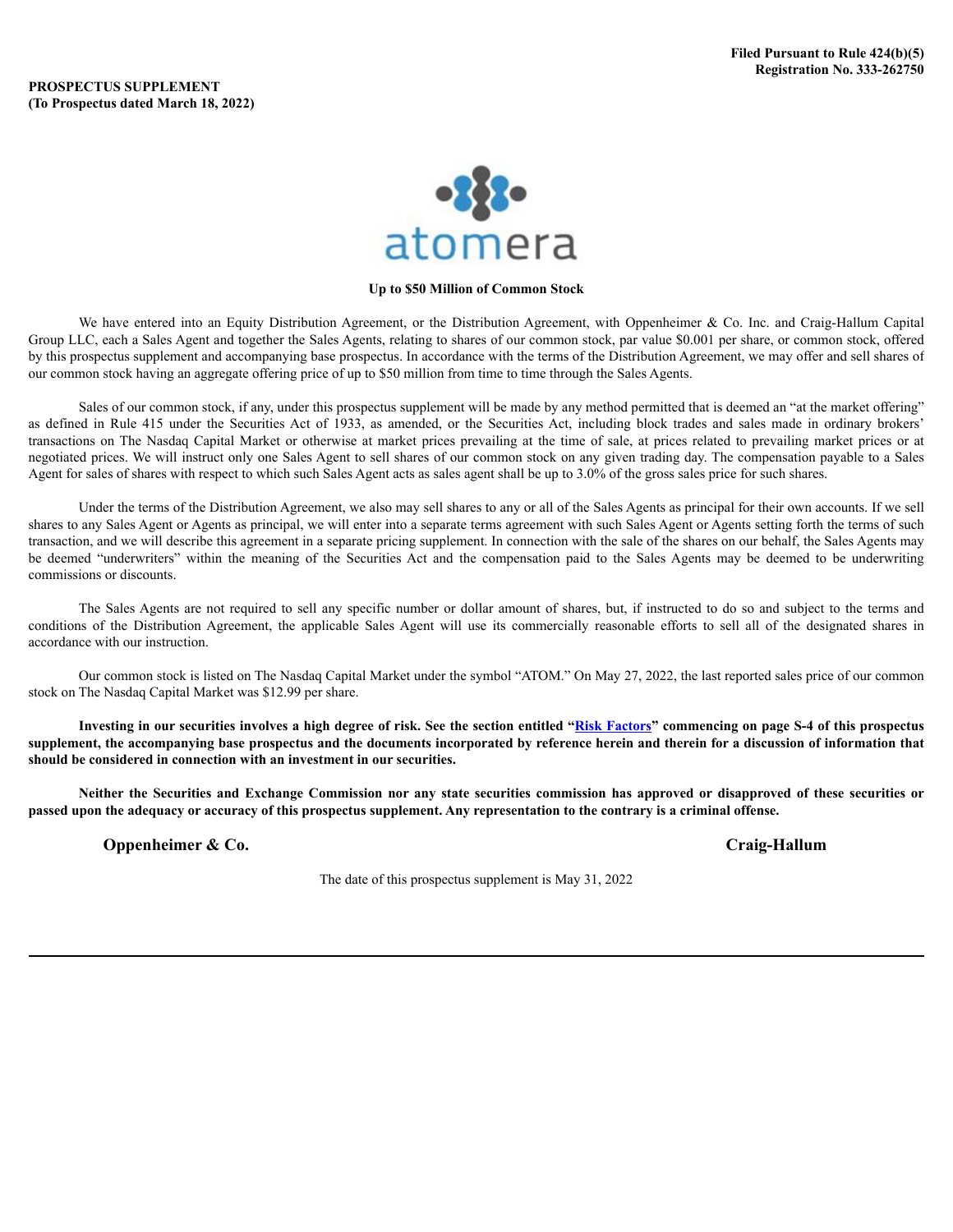# **Prospectus Supplement**

| . .                                             | Page   |
|-------------------------------------------------|--------|
| <b>ABOUT THIS PROSPECTUS SUPPLEMENT</b>         | $S-1$  |
| PROSPECTUS SUPPLEMENT SUMMARY                   | $S-2$  |
| <b>RISK FACTORS</b>                             | $S-4$  |
| <b>FORWARD-LOOKING STATEMENTS</b>               | $S-6$  |
| <b>USE OF PROCEEDS</b>                          | $S-7$  |
| <b>DILUTION</b>                                 | $S-8$  |
| <b>DIVIDEND POLICY</b>                          | $S-9$  |
| <b>PLAN OF DISTRIBUTION</b>                     | $S-10$ |
| <b>LEGAL MATTERS</b>                            | $S-11$ |
| <b>EXPERTS</b>                                  | $S-11$ |
| INCORPORATION OF CERTAIN DOCUMENTS BY REFERENCE | $S-11$ |
| WHERE YOU CAN FIND MORE INFORMATION             | $S-12$ |

# **Base Prospectus**

| <b>ABOUT THIS PROSPECTUS</b>                     |    |
|--------------------------------------------------|----|
| <b>ABOUT ATOMERA INCORPORATED</b>                |    |
| <b>RISK FACTORS</b>                              |    |
| NOTE REGARDING FORWARD-LOOKING STATEMENTS        |    |
| THE SECURITIES WE MAY OFFER                      |    |
| <b>COMMON STOCK</b>                              |    |
| <b>PREFERRED STOCK</b>                           |    |
| <b>DESCRIPTION OF DEBT SECURITIES</b>            |    |
| <b>DESCRIPTION OF WARRANTS</b>                   |    |
| <b>DESCRIPTION OF UNITS</b>                      |    |
| <b>PLAN OF DISTRIBUTION</b>                      | 12 |
| <b>LEGAL MATTERS</b>                             | 14 |
| <b>EXPERTS</b>                                   | 14 |
| WHERE YOU CAN FIND MORE INFORMATION              | 14 |
| INCORPORATION OF CERTAIN DOCUMENTS BY REFERENCE  | 14 |
| <b>INDEMNIFICATION OF DIRECTORS AND OFFICERS</b> | 15 |
|                                                  |    |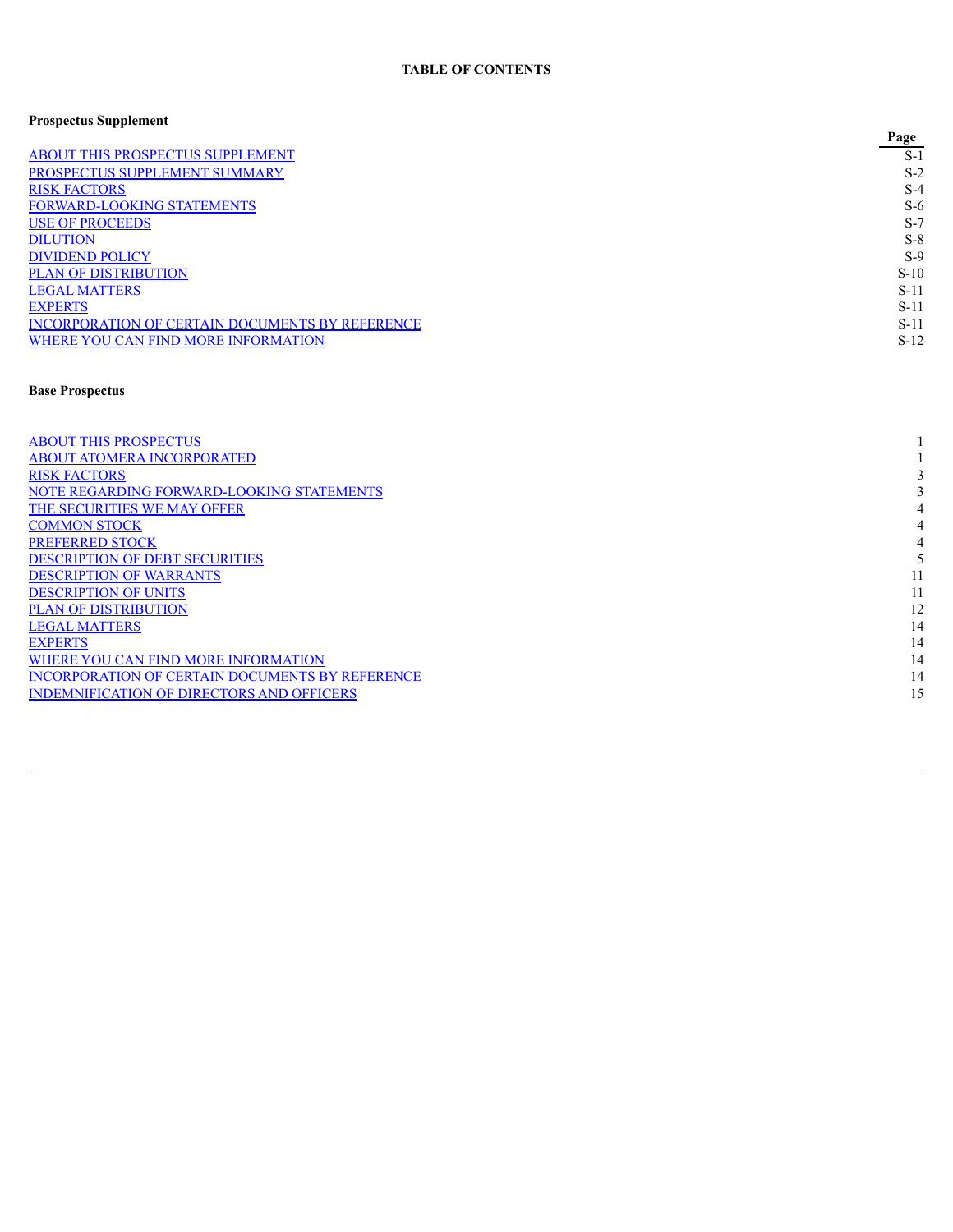### <span id="page-2-0"></span>**ABOUT THIS PROSPECTUS SUPPLEMENT**

This prospectus supplement and the accompanying base prospectus are part of a registration statement that we filed with the Securities and Exchange Commission, or the SEC, utilizing a "shelf" registration process. Each time we conduct an offering to sell securities under the accompanying base prospectus we will provide a prospectus supplement that will contain specific information about the terms of that offering, including the price, the amount of securities being offered and the plan of distribution. This prospectus supplement describes the specific details regarding this offering and may add, update or change information contained in the accompanying base prospectus. The base prospectus, dated March 18, 2022, including the documents incorporated by reference therein, provides general information about us and our securities, some of which, such as the section entitled "Plan of Distribution," may not apply to this offering. This prospectus supplement and the accompanying base prospectus are an offer to sell only the securities offered hereby, but only under circumstances and in jurisdictions where it is lawful to do so. We are not, and the Sales Agents are not, making offers to sell or solicitations to buy our common stock in any jurisdiction in which an offer or solicitation is not authorized or in which the person making that offer or solicitation is not qualified to do so or to anyone to whom it is unlawful to make an offer or solicitation.

If information in this prospectus supplement is inconsistent with the accompanying base prospectus or the information incorporated by reference with an earlier date, you should rely on this prospectus supplement. This prospectus supplement, together with the base prospectus, the documents incorporated by reference into this prospectus supplement and the accompanying base prospectus and any free writing prospectus we have provided for use in connection with this offering, include all material information relating to this offering. We have not, and Sales Agents have not, authorized anyone to provide you with different or additional information and you must not rely on any unauthorized information or representations. You should assume that the information appearing in this prospectus supplement, the accompanying base prospectus, the documents incorporated by reference in this prospectus supplement and the accompanying base prospectus and any free writing prospectus we have provided for use in connection with this offering is accurate only as of the respective dates of those documents. Our business, financial condition, results of operations and prospects may have changed since those dates. **You should carefully read this** prospectus supplement, the accompanying base prospectus and the information and documents incorporated herein by reference herein and therein, as well as any free writing prospectus we have provided for use in connection with this offering, before making an investment decision. See "[Incorporation](#page-12-2) of Certain Documents by Reference" and "Where You Can Find More [Information](#page-13-0)" in this prospectus supplement and in the **accompanying base prospectus**.

This prospectus supplement and the accompanying base prospectus contain summaries of certain provisions contained in some of the documents described herein, but reference is made to the actual documents for complete information. All of the summaries are qualified in their entirety by the full text of the actual documents, some of which have been filed or will be filed and incorporated by reference herein. See "Where You Can Find More [Information](#page-13-0)" in this prospectus supplement. We further note that the representations, warranties and covenants made by us in any agreement that is filed as an exhibit to any document that is incorporated by reference into this prospectus supplement or the accompanying base prospectus were made solely for the benefit of the parties to such agreement, including, in some cases, for the purpose of allocating risk among the parties to such agreements, and should not be deemed to be a representation, warranty or covenant to you. Moreover, such representations, warranties or covenants were accurate only as of the date when made. Accordingly, such representations, warranties and covenants should not be relied on as accurately representing the current state of our affairs.

This prospectus supplement and the accompanying base prospectus contain and incorporate by reference certain market data and industry statistics and forecasts that are based on Company-sponsored studies, independent industry publications and other publicly available information. Although we believe these sources are reliable, estimates as they relate to projections involve numerous assumptions, are subject to risks and uncertainties, and are subject to change based on various factors, including those discussed under "Risk Factors" in this prospectus supplement and the accompanying base prospectus and under similar headings in the documents incorporated by reference herein and therein. Accordingly, investors should not place undue reliance on this information.

Unless the context otherwise indicates, references in this prospectus to "we," "our" and "us" refer, collectively, to Atomera Incorporated, a Delaware corporation.

S-1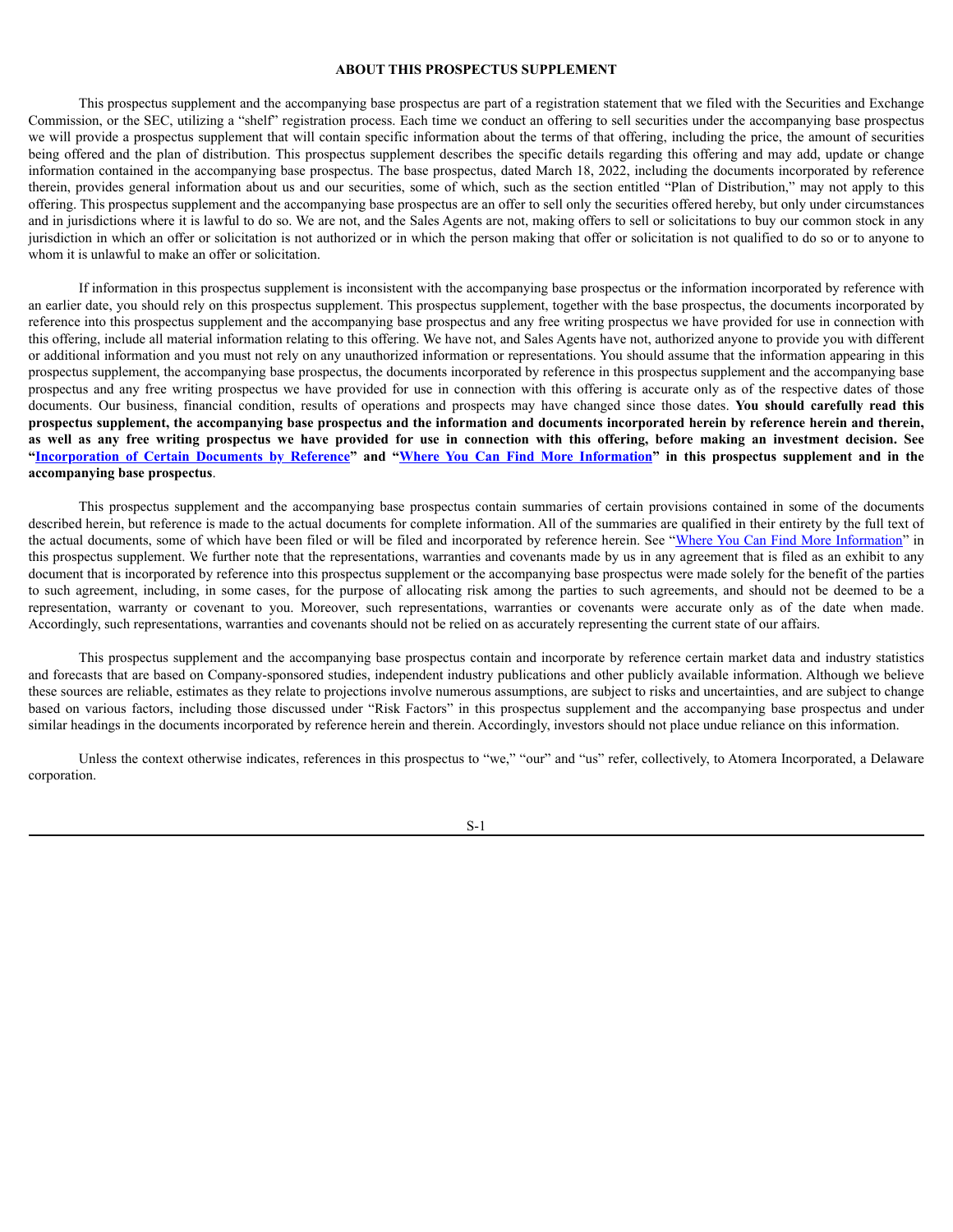### <span id="page-3-0"></span>**PROSPECTUS SUPPLEMENT SUMMARY**

This prospectus summary highlights information contained elsewhere in this prospectus supplement, the accompanying base prospectus and the documents incorporated by reference herein and therein. This summary does not contain all of the information that you should consider before deciding to invest in our securities. You should read this entire prospectus supplement and the accompanying base prospectus carefully, including the section entitled "[Risk](#page-5-0) [Factors](#page-5-0)" beginning on page S-4 and our financial statements and the related notes and the other information incorporated by reference into this prospectus supplement and the accompanying base prospectus, before making an investment decision

### **Our Company**

We are engaged in the business of developing, commercializing and licensing proprietary materials, processes and technologies for the \$550+ billion semiconductor industry. Our lead technology, named Mears Silicon Technology<sup>TM</sup>, or MST<sup>®</sup>, is a thin film of reengineered silicon, typically 100 to 300 angstroms (or approximately 20 to 60 silicon atomic unit cells) thick. MST can be applied as a transistor channel enhancement to CMOS-type transistors, the most widely used transistor type in the semiconductor industry. MST is our proprietary and patent-protected performance enhancement technology that we believe addresses a number of key engineering challenges facing the semiconductor industry. We believe that by incorporating MST, transistors can be made smaller, with increased speed, reliability and energy efficiency. In addition, since MST is an additive and low-cost technology, we believe it can be deployed on an industrial scale, with equipment commonly used in semiconductor manufacturing. We believe that MST can improve existing products due to the physical properties of the film and can also enable customers to design products with performance, power and scaling characteristics that are not possible using their current process technologies. We believe that MST can be incorporated into a wide range of the most common types of semiconductor products, including analog, logic, optical and memory integrated circuits.

We do not intend to design or manufacture integrated circuits directly. Instead, we develop and license technologies and processes that we believe offer the designers and manufacturers of integrated circuits a low-cost solution to the industry's need for greater performance and lower power consumption. Our customers and partners include:

- foundries, which manufacture integrated circuits on behalf of fabless manufacturers;
- integrated device manufacturers, or IDMs, which are the fully integrated designers and manufacturers of integrated circuits;
- fabless semiconductor manufacturers, which are designers of integrated circuits that outsource the manufacture of their chips to foundries;
- · original equipment manufacturers, or OEMs, which manufacture the epitaxial, or EPI, deposition machines used to deposit semiconductor layers, such as the MST film onto the silicon wafer; and
- · electronic design automation companies, which make tools used throughout the industry to simulate the performance of semiconductor products using different materials, design structures and process technologies.

Our commercialization strategy is to generate revenue through licensing arrangements whereby foundries, IDMs and fabless semiconductor manufacturers pay us a license fee for their right to use MST technology in the manufacture of silicon wafers as well as a royalty for each silicon wafer or device that incorporates our MST technology. To date we have generated revenue from (i) a joint development agreement, or JDA, with a leading semiconductor provider that includes license grants and engineering services, (ii) licensing agreements with two IDMs, one fabless manufacturer and one foundry and (iii) engineering services provided to foundries, IDMs and fabless companies.

Our principal executive offices are located at 750 University Avenue, Suite 280, Los Gatos, California 95032, and our telephone number is (408) 442- 5248. Our website address is www.atomera.com. The information on, or that can be accessed through, our website is not part of this prospectus supplement and is not incorporated by reference in this prospectus supplement.

S-2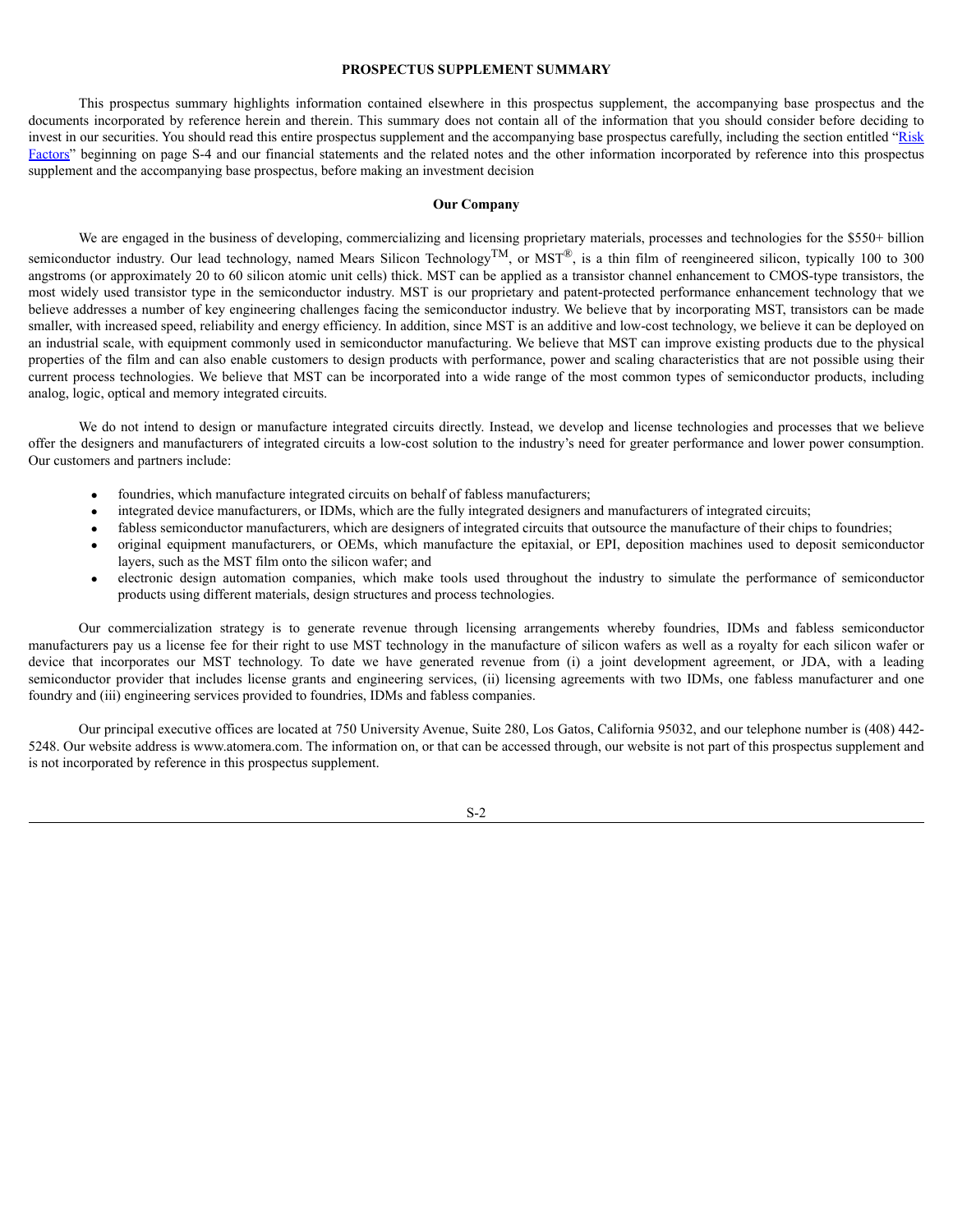## **The Offering**

The following is a brief summary of some of the terms of the offering and is qualified in its entirety by reference to the more detailed information appearing elsewhere in this prospectus supplement and the accompanying base prospectus. For a more complete description of the terms of our common stock, see description of our common stock in the accompanying base prospectus in the section, "The Securities We May Offer."

| Common stock<br>offered by us                         | Shares of our common stock, par value \$0.001 per share, having an aggregate offering price of up to \$50 million.                                                                                                                                                                                                                                                                                                                                                                                                                                                                                                                                                                                                                                                                                                                                                                                                                                                                                                                                                                                                                     |
|-------------------------------------------------------|----------------------------------------------------------------------------------------------------------------------------------------------------------------------------------------------------------------------------------------------------------------------------------------------------------------------------------------------------------------------------------------------------------------------------------------------------------------------------------------------------------------------------------------------------------------------------------------------------------------------------------------------------------------------------------------------------------------------------------------------------------------------------------------------------------------------------------------------------------------------------------------------------------------------------------------------------------------------------------------------------------------------------------------------------------------------------------------------------------------------------------------|
| Common stock to be<br>outstanding after this offering | Up to 27,242,362 shares, assuming sales of 3,849,114 shares of our common stock in this offering at a price of<br>\$12.99 per share, which was the closing price of our common stock on The Nasdaq Capital Market on May 27,<br>2022. The actual number of shares issued will vary depending on the sales price under this offering.                                                                                                                                                                                                                                                                                                                                                                                                                                                                                                                                                                                                                                                                                                                                                                                                   |
| Manner of offering                                    | We have entered into an Equity Distribution Agreement, or Distribution Agreement, with Oppenheimer & Co.<br>Inc. and Craig-Hallum Capital Group LLC, each a Sales Agent and together the Sales Agents, relating to the sale<br>of shares of our common stock offered by this prospectus supplement. In accordance with the terms of the<br>Distribution Agreement, under this prospectus supplement we may offer and sell common stock having an<br>aggregate offering price of up to \$50 million from time to time to or through the Sales Agents. Sales of common<br>stock, if any, under this prospectus supplement will be made by any method permitted that is deemed an "at the<br>market offering" as defined in Rule 415 under the Securities Act of 1933, as amended. See the section entitled<br>"Plan of Distribution" on page S-10 of this prospectus supplement.                                                                                                                                                                                                                                                         |
| Use of proceeds                                       | We expect to use the net proceeds from this offering for working capital and general corporate purposes, which<br>could include hiring additional personnel and procuring additional wafer processing and metrology tools. See<br>"Use of Proceeds" on page S-7.                                                                                                                                                                                                                                                                                                                                                                                                                                                                                                                                                                                                                                                                                                                                                                                                                                                                       |
| Risk factors                                          | Investing in our common stock involves a high degree of risk. These risks include all of the risks typically<br>relating to an early-stage technology company whose products have not achieved commercial adoption,<br>including our ability to: replicate on a commercial manufacturing scale the technical benefits we have achieved<br>in testing of our MST technology; advance the licensing arrangements with our four initial integration licensees<br>to manufacturing and distribution licenses; advance our first JDA to a distribution license; advance our second<br>JDA to a revenue-generating license; structure, negotiate and enforce license agreements in a manner that will<br>enable us to operate on a profitable basis; protect our intellectual property rights; and raise additional funds, as<br>and when needed. See "Risk Factors" beginning on page S-4 and the other information included or incorporated<br>by reference in this prospectus supplement and the accompanying base prospectus for a discussion of factors you<br>should carefully consider before deciding to invest in our common stock. |
|                                                       |                                                                                                                                                                                                                                                                                                                                                                                                                                                                                                                                                                                                                                                                                                                                                                                                                                                                                                                                                                                                                                                                                                                                        |

The Nasdaq Capital Market symbol "ATOM"

The number of shares of our common stock expected to be outstanding after this offering is based on 23,393,248 shares of common stock outstanding as of March 31, 2022 and excludes the following:

- · 3,008,499 shares of common stock issuable upon exercise of options outstanding as of March 31, 2022, which have a weighted average exercise price of \$7.02 per share;
- · 730,521 shares of common stock reserved for issuance and available for future grant under our 2017 Stock Incentive Plan as of March 31, 2022; and
- · 976 shares of common stock issuable upon exercise of warrants outstanding as of March 31, 2022, which have a weighted average exercise price of \$33.75 per share.

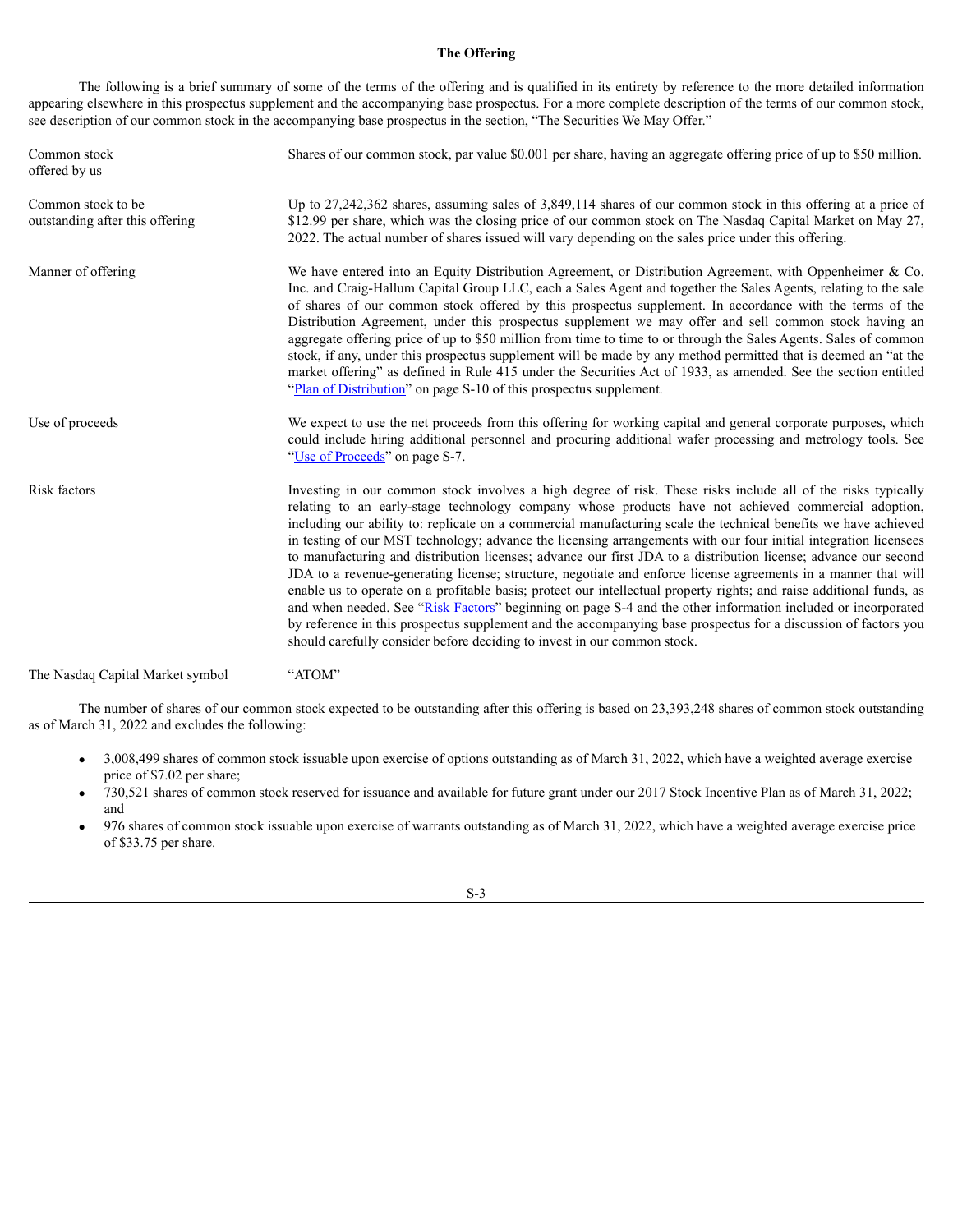### <span id="page-5-0"></span>**RISK FACTORS**

Investing in our common stock involves a high degree of risk. Before purchasing our common stock, you should read and consider carefully the following risk factors and the risk factors included in our most recent Annual Report on Form 10-K filed with the SEC on February 15, 2022, as well as all other information contained and incorporated by reference in this prospectus supplement and the accompanying base prospectus, including our financial statements and the related notes. Each of these risk factors, either alone or taken together, could adversely affect our business, operating results and financial condition, as well as adversely affect the value of an investment in our common stock. There may be additional risks that we do not presently know of or that we currently believe are immaterial, which could also impair our business and financial position. If any of the events described below were to occur, our financial condition, our ability to access capital resources, our results of operations and/or our future growth prospects could be materially and adversely affected and the market price of our common stock could decline. As a result, you could lose some or all of any investment you may make in our common stock.

### **Risks Related to This Offering**

### The market price of our shares may be subject to fluctuation and volatility. You could lose all or part of your investment.

The market price of our common stock is subject to wide fluctuations in response to various factors, some of which are beyond our control. For example, since January 1, 2022 through May 27, 2022, the reported low and high sales prices of our common stock have ranged from \$9.22 to \$21.28, respectively. The market price of our shares on The Nasdaq Capital Market may fluctuate as a result of a number of factors, some of which are beyond our control, including, but not limited to:

- · actual or anticipated variations in our results of operations and financial condition;
- market acceptance of our MST technology;
- success or failure of our research and development projects;
- announcements of technological innovations by us;
- failure by us to achieve a publicly announced milestone;
- failure by us to meet expectations of investors, some of which may not be within our control or related to our public announcements;
- delays between our expenditures to develop and market new or enhanced technological innovations and the generation of licensing revenue from those innovations;
- developments concerning intellectual property rights, including our involvement in litigation brought by or against us;
- · changes in the amounts that we spend to develop, acquire or license new technologies or businesses;
- our sale or proposed sale, or the sale by our significant stockholders, of our shares or other securities in the future;
- changes in our key personnel;
- · changes in earnings estimates or recommendations by securities analysts, if we continue to be covered by analysts;
- the trading volume of our shares; and
- · general economic and market conditions and other factors, including factors unrelated to our operating performance.

These factors and any corresponding price fluctuations may materially and adversely affect the market price of our shares and result in substantial losses being incurred by our investors. In the past, following periods of market volatility, public company stockholders have often instituted securities class action litigation. If we were involved in securities litigation, it could impose a substantial cost upon us and divert the resources and attention of our management from our business.

## Future sales of substantial amounts of our common stock, or the possibility that such sales could occur, could adversely affect the market price of *our common stock.*

We cannot predict the effect, if any, that future issuances or sales of our securities including sales of shares of our common stock pursuant to the Distribution Agreement or the availability of our securities for future issuance or sale, will have on the market price of our common stock. Issuances or sales of substantial amounts of our securities, including sales of our common stock pursuant to the Distribution Agreement, or the perception that such issuances or sales might occur, could negatively impact the market price of our common stock and the terms upon which we may obtain additional equity financing in the future.

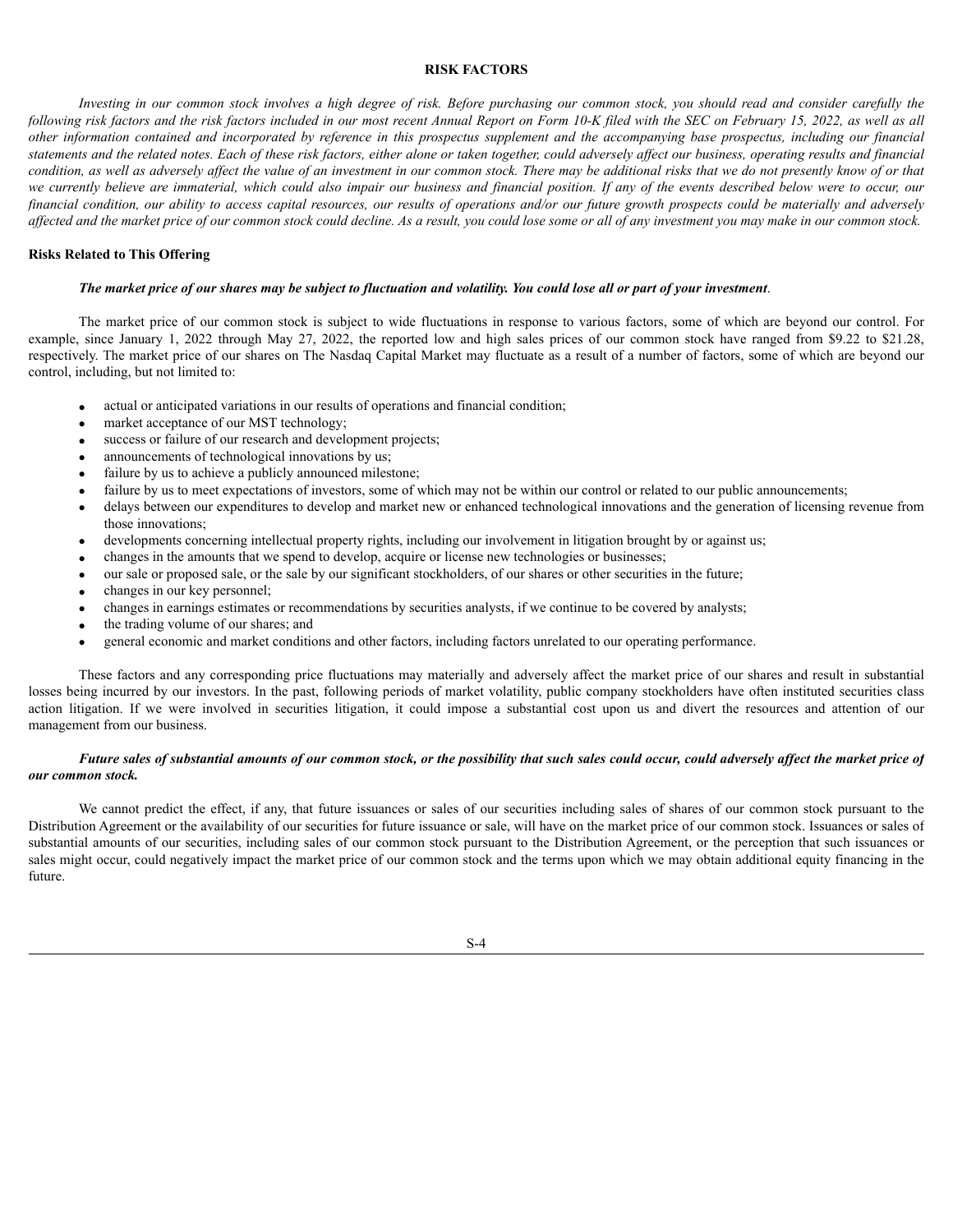## It is not possible to predict the actual number of shares of our common stock we will sell under the Distribution Agreement, or the gross proceeds *resulting from those sales.*

Subject to certain limitations in the Distribution Agreement and compliance with applicable law, we have the discretion to deliver a placement notice to the sales agent at any time throughout the term of the Distribution Agreement. The number of shares of our common stock that are sold through the Sales Agents after delivering a placement notice will fluctuate based on a number of factors, including the market price of our common stock during the sales period, the limits we set with the sales agent in any applicable placement notice, and the demand for our common stock during the sales period. Because the price per share of each share sold will fluctuate during the sales period, it is not currently possible to predict the number of shares that will be sold or the gross proceeds to be raised in connection with those sales.

## The common stock offered hereby will be sold in "at the market offerings," and investors who buy shares at different times will likely pay different *prices.*

Investors who purchase common stock in this offering at different times will likely pay different prices, and so may experience different levels of dilution and different outcomes in their investment results. We will have discretion, subject to market demand, to vary the timing, prices, and numbers of shares sold in this offering. In addition, there is no minimum or maximum sales price for shares to be sold in this offering. Investors may experience a decline in the value of the shares they purchase in this offering as a result of sales made at prices lower than the prices they paid.

#### You will experience immediate and substantial dilution in the net tangible book value per common share you purchase.

The price per common share being offered may be higher than the net tangible book value per common share outstanding prior to this offering. Assuming that an aggregate 3,849,114 shares are sold at a price of \$12.99 per share, the last reported sale price of our common stock on The Nasdaq Capital Market on May 27, 2022, for aggregate proceeds of up to \$50 million in this offering, and after deducting commissions and estimated aggregate offering expenses payable by us, you will suffer immediate dilution of \$10.29 per share, representing the difference between the as adjusted net tangible book value per common share as of March 31, 2022 after giving effect to this offering and the assumed offering price. See the section entitled "Dilution" below for a more detailed discussion of the dilution you will incur if you purchase common stock in this offering.

# If you purchase shares of our common stock in this offering, you may experience future dilution as a result of future equity offerings or other *equity issuances*

We may in the future offer and issue additional shares of our common stock or other securities convertible into or exchangeable for our common stock. We cannot assure you that we will be able to sell shares or other securities in any offering at a price per share that is equal to or greater than the price per share paid by investors in previous offerings, and investors purchasing shares or other securities in the future could have rights superior to existing stockholders. The price per share at which we sell additional shares of our common stock or other securities convertible into or exchangeable for our common stock in future transactions may be higher or lower than the price per share in previous offerings In addition, the exercise of outstanding stock options and warrants would result in further dilution of your investment.

### *We have not paid dividends in the past and have no immediate plans to pay dividends.*

We plan to reinvest all of our earnings, to the extent we have earnings, to cover operating costs and otherwise become and remain competitive. We do not plan to pay any cash dividends with respect to our securities in the foreseeable future. We cannot assure you that we would, at any time, generate sufficient surplus cash that would be available for distribution to the holders of our common stock as a dividend. Therefore, you should not expect to receive cash dividends on our common stock.

# Our management will have broad discretion over the use of the net proceeds from this offering, and you may not agree with how we use the *proceeds and the proceeds may not be invested successfully.*

Our management will have broad discretion as to the use of the net proceeds from this offering and could use them for purposes other than those contemplated at the time of this offering. We will retain broad discretion over the use of the net proceeds from the sale of the securities offered hereby. We currently expect to use the net proceeds from this offering for working capital and general corporate purposes, which could include hiring additional personnel and procuring additional wafer processing and metrology tools. See the section entitled "Use of Proceeds" below for a more detailed discussion. Accordingly, you will be relying on the judgment of our management with regard to the use of these net proceeds, and you will not have the opportunity, as part of your investment decision, to assess whether the proceeds will be used appropriately. It is possible that the proceeds will be invested in a way that does not yield a favorable, or any, return for the Company and cause the price of our common stock to decline.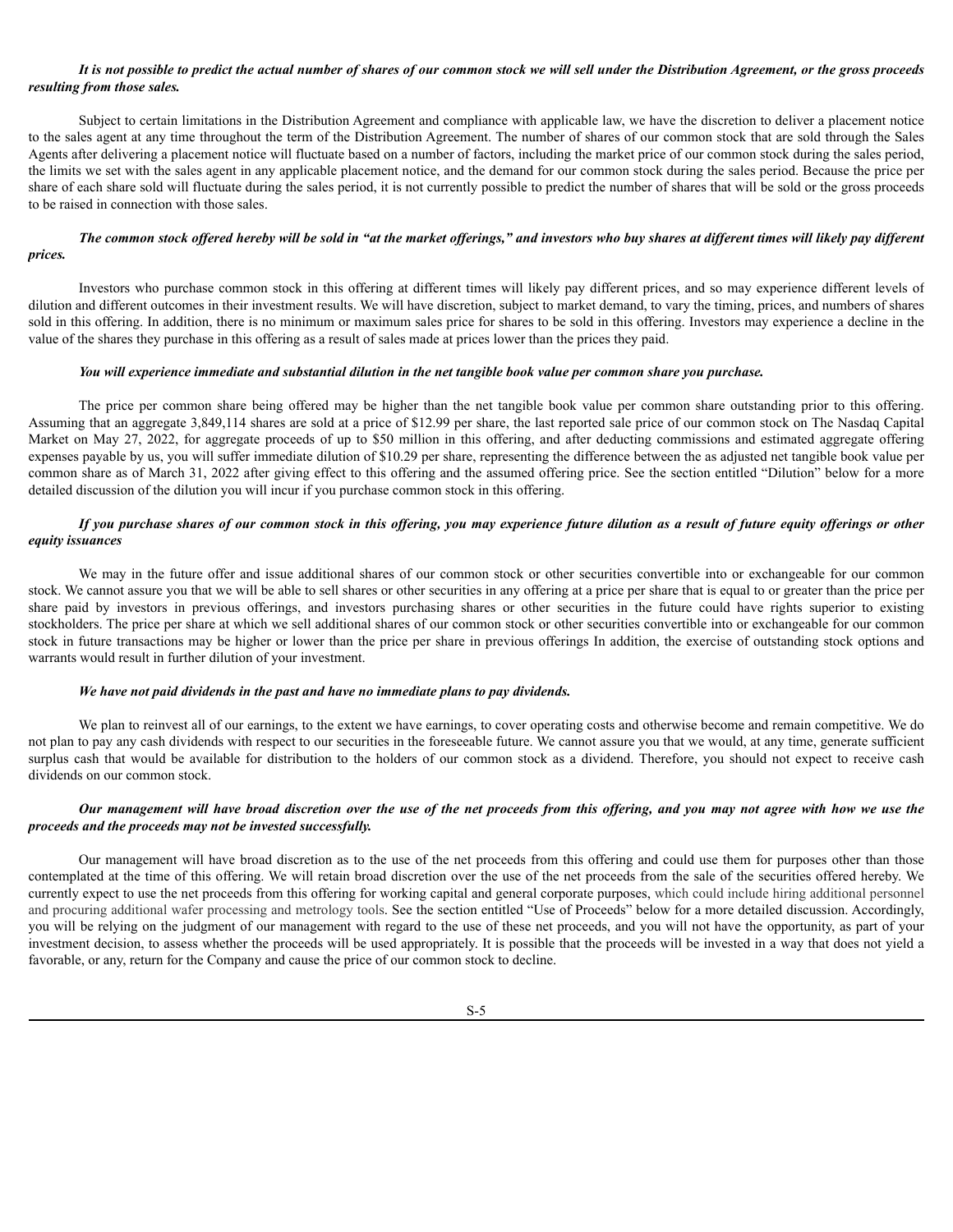### <span id="page-7-0"></span>**FORWARD-LOOKING STATEMENTS**

This prospectus supplement, the accompanying base prospectus and the documents we have filed with the SEC that are incorporated by reference herein and therein contain forward-looking statements within the meaning of Section 27A of the Securities Act and Section 21E of the Securities Exchange Act of 1934, as amended (the "Exchange Act"). In addition, from time to time we or our representatives have made or will make forward-looking statements in various other filings that we make with the SEC or in other documents, including press releases or other similar announcements. Forward-looking statements concern our current plans, intentions, beliefs, expectations and statements of future economic performance. Statements containing terms such as "will," "may," "believe," "do not believe," "plan," "expect," "intend," "estimate," "anticipate" and other phrases of similar meaning are considered to be forward-looking statements.

Forward-looking statements are based on our assumptions and are subject to known and unknown risks and uncertainties that could cause actual results to differ materially from those reflected in or implied by these forward-looking statements. Factors that might cause actual results to differ include, among others, those set forth under "Risk Factors" in this prospectus supplement and those discussed in "Management's Discussion and Analysis of Financial Condition and Results of Operation" in our most recent Annual Report on Form 10-K and subsequent Quarterly Reports on Form 10-Q and in our future periodic reports filed with the SEC, all of which are incorporated by reference herein. Readers are cautioned not to place undue reliance on any forwardlooking statements contained in this prospectus supplement, the accompanying base prospectus or the documents we have filed with the SEC that are incorporated by reference herein and therein, which reflect management's views and opinions only as of their respective dates. We assume no obligation to update forward-looking statements to reflect actual results, changes in assumptions or changes in other factors affecting such forward-looking statements, except to the extent required by applicable securities laws. You are advised, however, to consult any additional disclosures we have made or will make in the filings we make with the SEC, including reports on Forms 10-K, 10-Q and 8-K. All subsequent forward-looking statements attributable to us or persons acting on our behalf are expressly qualified in their entirety by the cautionary statements contained in this prospectus supplement, the accompanying base prospectus or any related issuer free writing prospectus.

S-6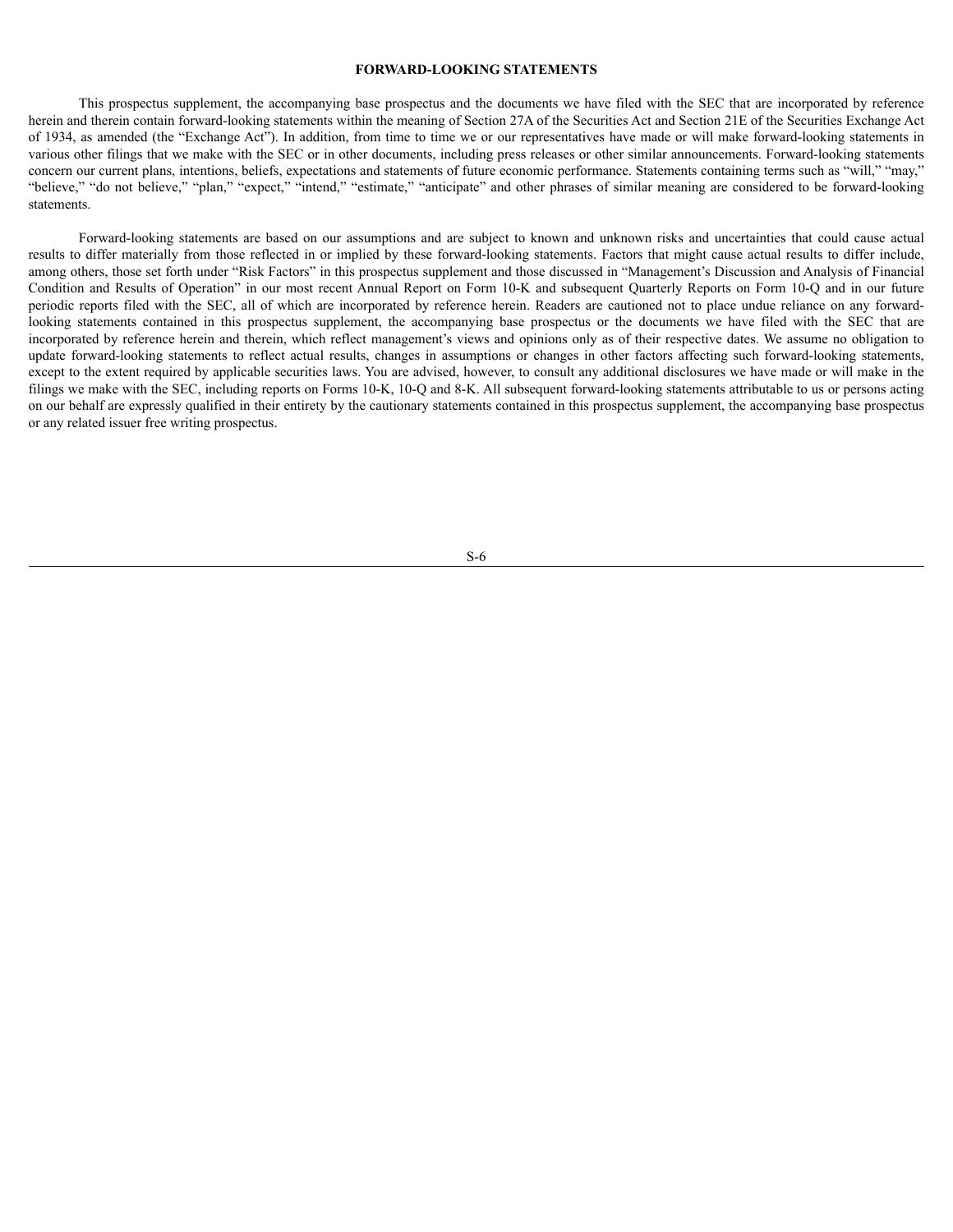### <span id="page-8-0"></span>**USE OF PROCEEDS**

We expect to use the net proceeds from the sale of our common stock offered under this prospectus supplement for working capital and general corporate purposes, which could include hiring additional personnel and procuring additional wafer processing and metrology tools. We have not determined the amount of net proceeds to be used specifically for such purposes. As a result, management will retain broad discretion over the allocation of net proceeds. Additionally, the amounts and timing of our actual use of proceeds will vary depending on numerous factors, including the factors described under the heading "Risk [Factors"](#page-5-0) beginning on page S-4 of this prospectus supplement as well as the information and documents incorporated herein by reference herein and in the accompanying base prospectus. Pending the uses described above, we intend to invest the net proceeds from this offering in short-term, investment-grade interest-bearing securities such as money market accounts, certificates of deposit, commercial paper, and guaranteed obligations of the U.S. government.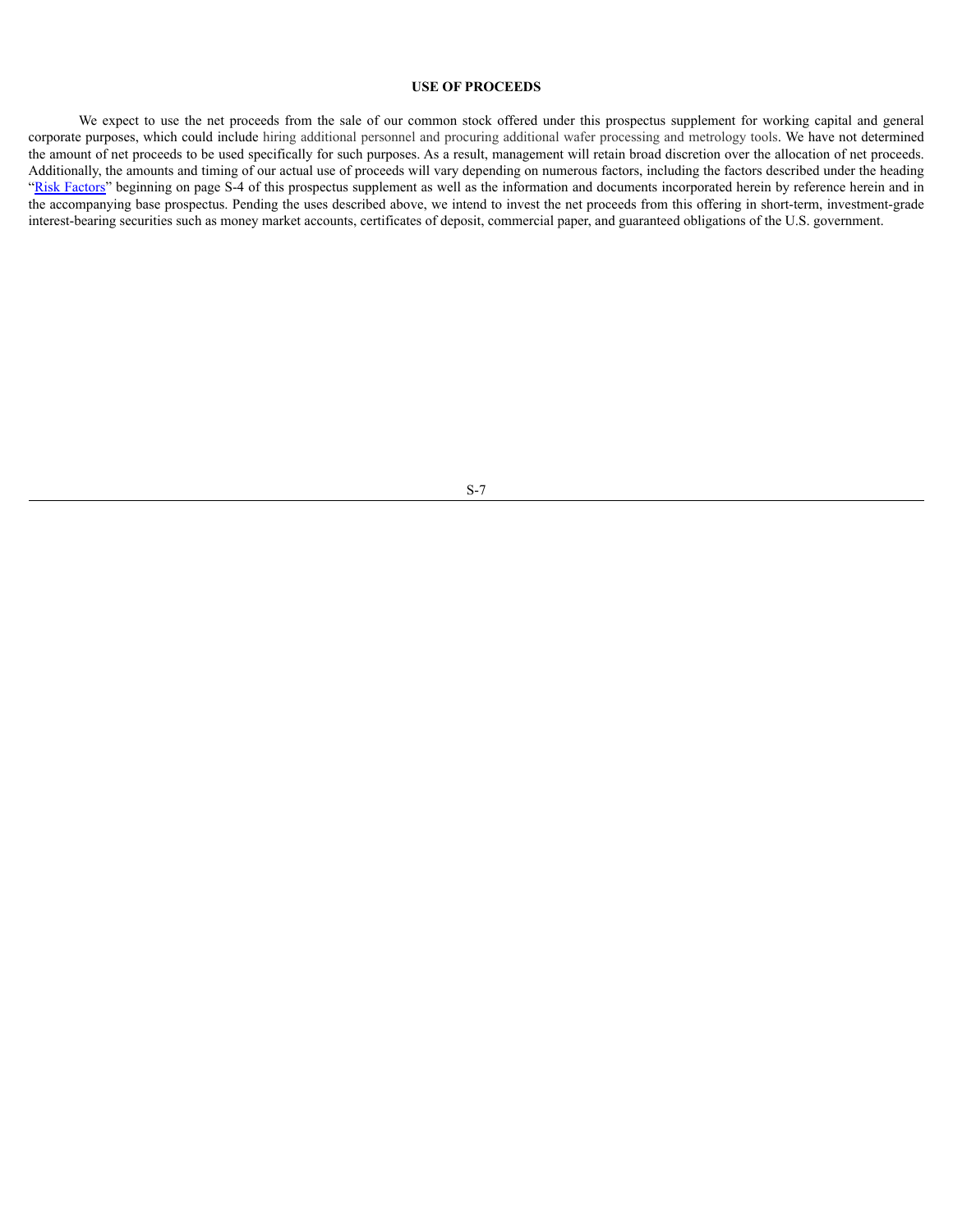## <span id="page-9-0"></span>**DILUTION**

If you invest in our common stock, you will experience immediate dilution to the extent of the difference between the price per share you pay in this offering and the net tangible book value per share of our common stock after this offering.

Our net tangible book value as of March 31, 2022 was approximately \$25.2 million, or approximately \$1.08 per share. Net tangible book value is determined by subtracting our total liabilities from our total tangible assets, and net tangible book value per share is determined by dividing our net tangible book value by the number of outstanding shares of our common stock. After giving effect to the sale of \$50 million of our common stock during the term of the Distribution Agreement at an assumed offering price of \$12.99 per share, the last reported sale price per common share on The Nasdaq Capital Market on May 27, 2022, and after deducting commissions of 3.0% of the offering proceeds and estimated aggregate offering expenses payable by us, our adjusted net tangible book value as of March 31, 2022 would have been approximately \$73.4 million, or approximately \$2.70 per share. This represents an immediate increase in net tangible book value of approximately \$1.62 per share to our existing stockholders and an immediate dilution in net tangible book value of approximately \$10.29 per share to investors participating in this offering. The following table illustrates this calculation on a per share basis:

| Public offering price per share of common stock                                 |     | \$12.99 |
|---------------------------------------------------------------------------------|-----|---------|
| Net tangible book value per share as of March 31, 2022                          | .08 |         |
| Increase per share attributable to investors participating in this offering     | .62 |         |
| Adjusted net tangible book value per share after giving effect to this offering |     |         |
| Dilution per share to investors participating in this offering                  |     | 10.29   |

The table above assumes for illustrative purposes that an aggregate of 3,849,114 shares of our common stock are sold during the term of the Distribution Agreement at a price of \$12.99 per share, the last reported sale price per common share on The Nasdaq Capital Market on May 27, 2022, for aggregate gross proceeds of \$50 million. The shares subject to the Distribution Agreement are being sold from time to time at various prices. An increase of \$2.00 per share in the price at which the shares are sold from the assumed offering price per share shown in the table above, assuming all common stock in the aggregate amount of \$50 million during the remaining term of the Distribution Agreement are sold at that price, would increase our adjusted net tangible book value per share after the offering to \$2.75 per share and would increase the dilution in net tangible book value per share to new investors in this offering to \$12.24 per share, after deducting commissions payable by us. A decrease of \$2.00 per share in the price at which the shares are sold from the assumed offering price per share shown in the table above, assuming all common stock in the aggregate amount of \$50 million during the term of the Distribution Agreement are sold at that price, would instead decrease our adjusted net tangible book value per share after the offering to \$2.63 per share, and would decrease the dilution in net tangible book value per share to new investors in this offering to \$8.36 per share, after deducting commissions payable by us. This information is supplied for illustrative purposes only.

The number of shares of our common stock expected to be outstanding after this offering is based on 23,393,248 shares of common stock outstanding as of March 31, 2022 and excludes the following:

- · 3,008,499 shares of common stock issuable upon exercise of options outstanding as of March 31, 2022, which have a weighted average exercise price of \$7.02 per share;
- · 730,521 shares of common stock reserved for issuance and available for future grant under our 2017 Stock Incentive Plan as of March 31, 2022; and
- · 976 shares of common stock issuable upon exercise of warrants outstanding as of March 31, 2022, which have a weighted average exercise price of \$33.75 per share.

The above illustration of dilution per share to investors participating in this offering assumes no exercise of outstanding options or warrants to purchase our common stock. To the extent that the options or warrants are exercised, investors participating in this offering will experience further dilution. In addition, we may choose to raise additional capital depending on market conditions, our capital requirements and strategic considerations, even if we believe we have sufficient funds for our current or future operating plans. To the extent that additional capital is raised through our sale of equity or convertible debt securities, the issuance of these securities could result in further dilution to our stockholders.

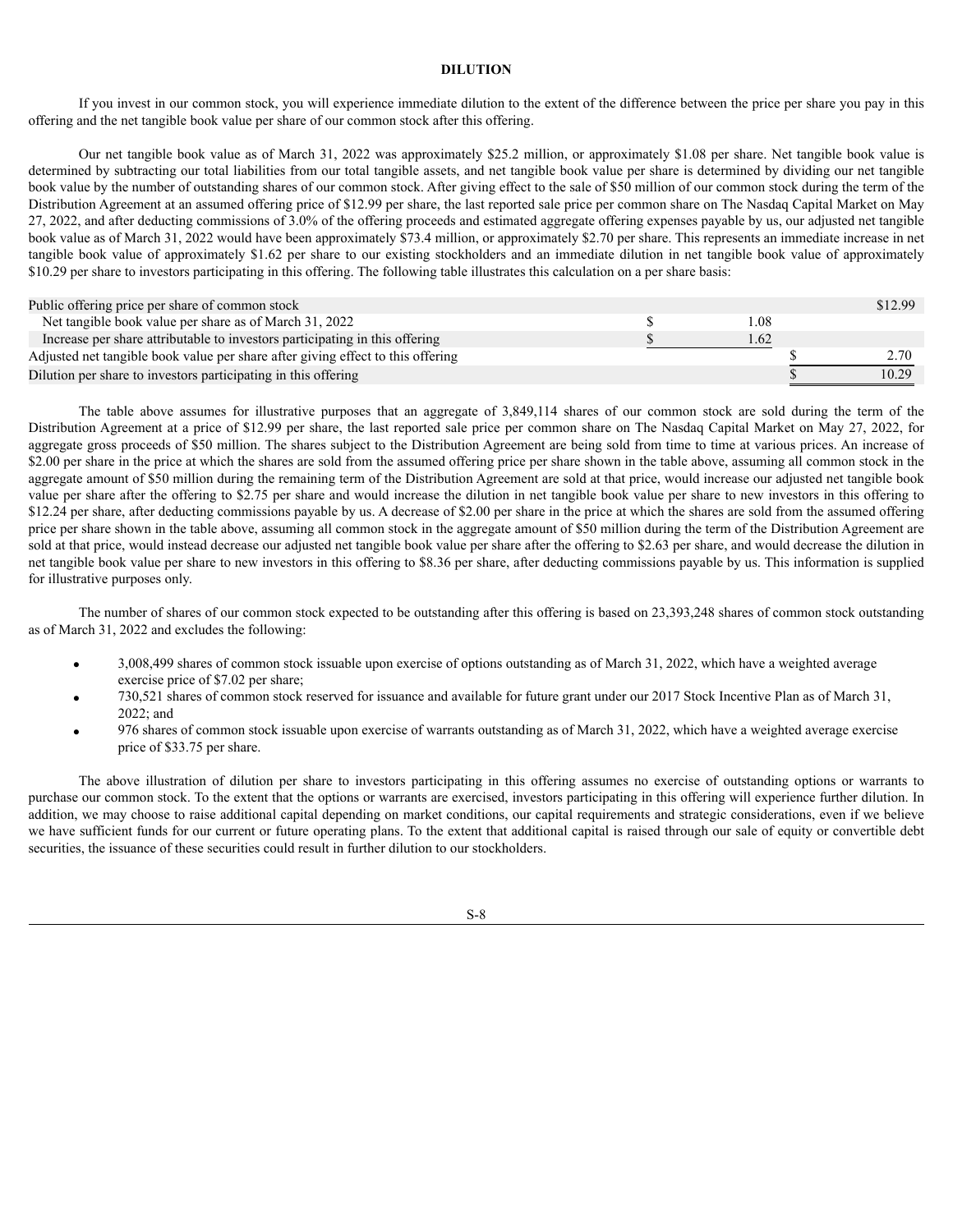# <span id="page-10-0"></span>**DIVIDEND POLICY**

We have not paid cash dividends on our common stock and do not anticipate paying dividends in the foreseeable future. Our board of directors currently intends to retain any future earnings, to the extent we have earnings, to cover operating costs and otherwise become and remain competitive. Any future determination to pay dividends will also be at the discretion of our board of directors and will be dependent upon our results of operations and cash flows, our financial position and capital requirements, general business conditions, legal, tax, regulatory and any contractual restrictions on the payment of dividends, and any other factors our board of directors deems relevant. We currently intend to retain all available funds and any future earnings to fund the development and expansion of our business, and we do not anticipate paying any cash dividends in the foreseeable future.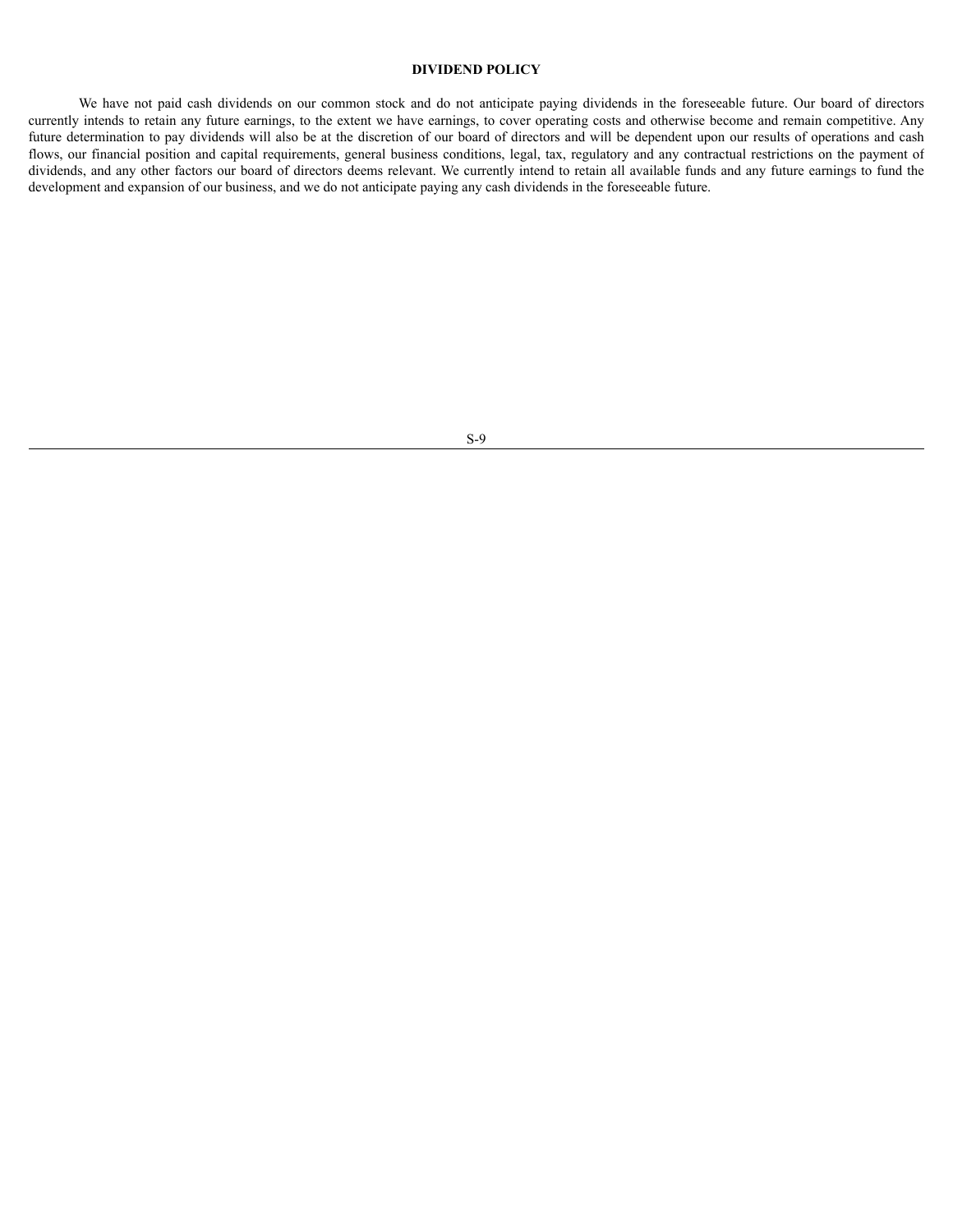### <span id="page-11-0"></span>**PLAN OF DISTRIBUTION**

We have entered into the Equity Distribution Agreement, or the Distribution Agreement, with Oppenheimer & Co. Inc. and Craig-Hallum Capital Group LLC, under which we may issue and sell from time to time shares of our common stock having an aggregate offering price of not more than \$50,000,000 through Oppenheimer & Co. Inc. and Craig-Hallum Capital Group LLC as our Sales Agents. Sales of the common stock, if any, will be made by any method permitted by law deemed to be an "at the market offering" as defined in Rule 415 promulgated under the Securities Act, or in privately negotiated transactions. The Distribution Agreement has been filed as an exhibit to a Current Report on Form 8-K and incorporated by reference into this prospectus supplement and the accompanying prospectus.

The applicable Sales Agent will offer our common stock at prevailing market prices subject to the terms and conditions of the Distribution Agreement as agreed upon by us and such Sales Agent. We will designate the number of shares which we desire to sell, the time period during which sales are requested to be made, any limitation on the number of shares that may be sold in one day and any minimum price below which sales may not be made. Subject to the terms and conditions of the Distribution Agreement, such Agent will use its commercially reasonable efforts, consistent with its sales and trading practices, to sell on our behalf all of the shares of common stock requested to be sold by us. We or the Sales Agents may suspend the offering of the common stock being made through such Sales Agent under the Distribution Agreement upon proper notice to the other party.

Unless otherwise specified in the applicable placement notice, settlement for sales of our common stock will occur on the second trading day (or such earlier day as is industry practice for regular-way trading) following the time at which an acquiror of common stock entered into a contract, binding upon such acquiror, to acquire such common stock, in return for payment of the net proceeds to us. There is no arrangement for funds to be received in an escrow, trust or similar arrangement.

We will pay the Sales Agents in cash, upon each sale of our shares of common stock pursuant to the Distribution Agreement, a commission equal to 3.0% of the gross proceeds from each sale of shares of our common stock. Because there is no minimum offering amount required as a condition to this offering, the actual total public offering amount, commissions and proceeds to us, if any, are not determinable at this time. Pursuant to the terms of the Distribution Agreement, we agreed to reimburse the Agents for the fees and disbursements of its counsel in an amount not to exceed (i) \$75,000 in connection with the establishment of the at-the-market offering, and (ii) thereafter, \$10,000 on a quarterly basis. We estimate that the total expenses of the offering payable by us, excluding commissions payable to the Sales Agents under the Distribution Agreement, will be approximately \$250,000. We will report at least quarterly the number of shares of common stock sold through the Agents under the Distribution Agreement, the net proceeds to us and the compensation paid by us to such Sales Agent in connection with the sales of common stock.

In connection with the sales of common stock on our behalf, the Sales Agents will be deemed to be an "underwriter" within the meaning of the Securities Act, and the compensation paid to such Sales Agent will be deemed to be underwriting commissions or discounts. We have agreed in the Distribution Agreement to provide indemnification and contribution to the Sales Agents against certain liabilities, including liabilities under the Securities Act and the Exchange Act.

The offering of our shares of common stock pursuant to the Distribution Agreement will terminate upon the earlier of the (i) sale of all of our shares of common stock provided for in this prospectus supplement, or (ii) termination of the Distribution Agreement as permitted therein.

Each Sales Agent and its respective affiliates may in the future provide various investment banking and other financial services for us and our affiliates, for which services they may in the future receive customary fees. To the extent required by Regulation M, the Sales Agents will not engage in any market making activities involving our shares of common stock while the offering is ongoing under this prospectus supplement. This summary of the material provisions of the Distribution Agreement does not purport to be a complete statement of its terms and conditions. We are filing a copy of the Distribution Agreement with the SEC on a Current Report on Form 8-K concurrently with the filing of this prospectus supplement.

S-10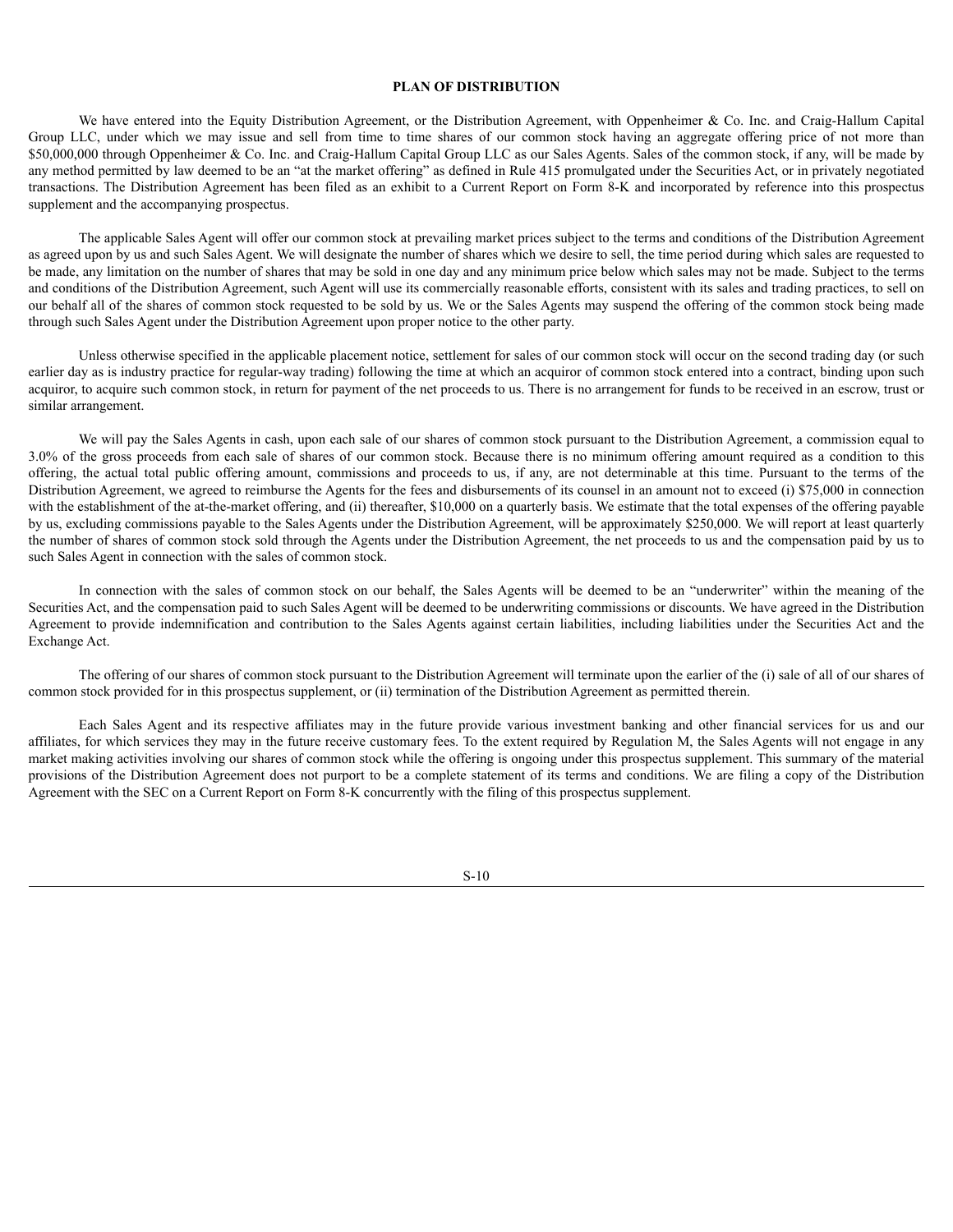## <span id="page-12-0"></span>**LEGAL MATTERS**

The validity of the securities offered by this prospectus supplement will be passed upon for us by Greenberg Traurig, LLP, Irvine, California. Certain legal matters in connection with this offering will be passed upon for the sales agent by White & Case LLP, New York, New York.

### <span id="page-12-1"></span>**EXPERTS**

The financial statements of Atomera Incorporated as of December 31, 2021 and 2020 and for each of the two years in the period ended December 31, 2021, incorporated by reference into this prospectus supplement from the Company's Annual Report on Form 10-K for the year ended December 31, 2021, have been audited by Marcum LLP, an independent registered public accounting firm, as stated in their report which is incorporated by reference herein, and has been so incorporated in reliance upon such report and upon the authority of such firm as experts in accounting and auditing.

### <span id="page-12-2"></span>**INCORPORATION OF CERTAIN DOCUMENTS BY REFERENCE**

The SEC permits us to "incorporate by reference" the information and reports we file with it. This means that we can disclose important information to you by referring to another document. The information that we incorporate by reference is considered to be part of this prospectus supplement, and later information that we file with the SEC automatically updates and supersedes this information. We incorporate by reference the documents listed below, except to the extent information in those documents is different from the information contained in this prospectus supplement, and all future documents filed with the SEC under Sections 13(a), 13(c), 14, or 15(d) of the Exchange Act (other than filings or portions thereof, including exhibits, deemed to be furnished to the SEC pursuant to Item 9 or Item 12 of Form S-3) until we terminate the offering of these securities:

- · Our Annual Report on [Form](https://content.edgar-online.com/ExternalLink/EDGAR/0001683168-22-001031.html?hash=9fc348c59ef51c5cb998b712e507995e344b6539905ab1b0be725ec687ad4310&dest=atomera_i10k-123121_htm) 10-K for the fiscal year ended December 31, 2021, which was filed on February 15, 2022;
- · Our Quarterly Report on [Form](https://content.edgar-online.com/ExternalLink/EDGAR/0001683168-22-002975.html?hash=e12521479dc50349a76d3b88e7b58977ba9d5c2b4b94115139821b84e31e9be5&dest=atomera_i10q-033122_htm) 10-Q for the quarter ended March 31, 2022, which was filed on April 27, 2022;
- Our Current Reports on Form 8-K filed on [January](https://content.edgar-online.com/ExternalLink/EDGAR/0001683168-22-000137.html?hash=9a6a4602a2b75c4ee730435280477eb4e7d575ef311f24224ffcbab743ccc3ec&dest=atomera_8k_htm) 6, 2022 and May 6, [2022;](https://content.edgar-online.com/ExternalLink/EDGAR/0001683168-22-003270.html?hash=3391939009c316048fa2e745f737469630a5831d00cc3f935423b5dccf42079b&dest=atomera_8k_htm) and
- The description of our common stock in our Form [8-A12B](https://content.edgar-online.com/ExternalLink/EDGAR/0001615774-16-006533.html?hash=98ad62ed09926ab2868b924cc42f0a31b78b945dc99ac009573c3e4bf6767ae1&dest=s103795_8a12b_htm), which was filed on August 2, 2016, and any amendments or reports filed for the purpose of updating this description.

To the extent that any statement in this prospectus supplement is inconsistent with any statement that is incorporated by reference and that was made on or before the date of this prospectus supplement, the statement in this prospectus supplement shall supersede such incorporated statement. The incorporated statement shall not be deemed, except as modified or superseded, to constitute a part of this prospectus supplement or the registration statement. Statements contained in this prospectus supplement as to the contents of any contract or other document are not necessarily complete and, in each instance, we refer you to the copy of each contract or document filed as an exhibit to our various filings made with the SEC.

We will provide to each person, including any beneficial owner, to whom a prospectus supplement is delivered, without charge upon written or oral request, a copy of any or all of the documents that are incorporated by reference into this prospectus supplement but not delivered with the prospectus supplement, including exhibits which are specifically incorporated by reference into such documents. You may request a copy of these filings, at no cost, by writing or telephoning us at the following address or telephone number:

> Atomera Incorporated 750 University Avenue, Suite 280 Los Gatos, California 95032 Attention: Corporate Secretary Telephone: (408) 442-5248

> > S-11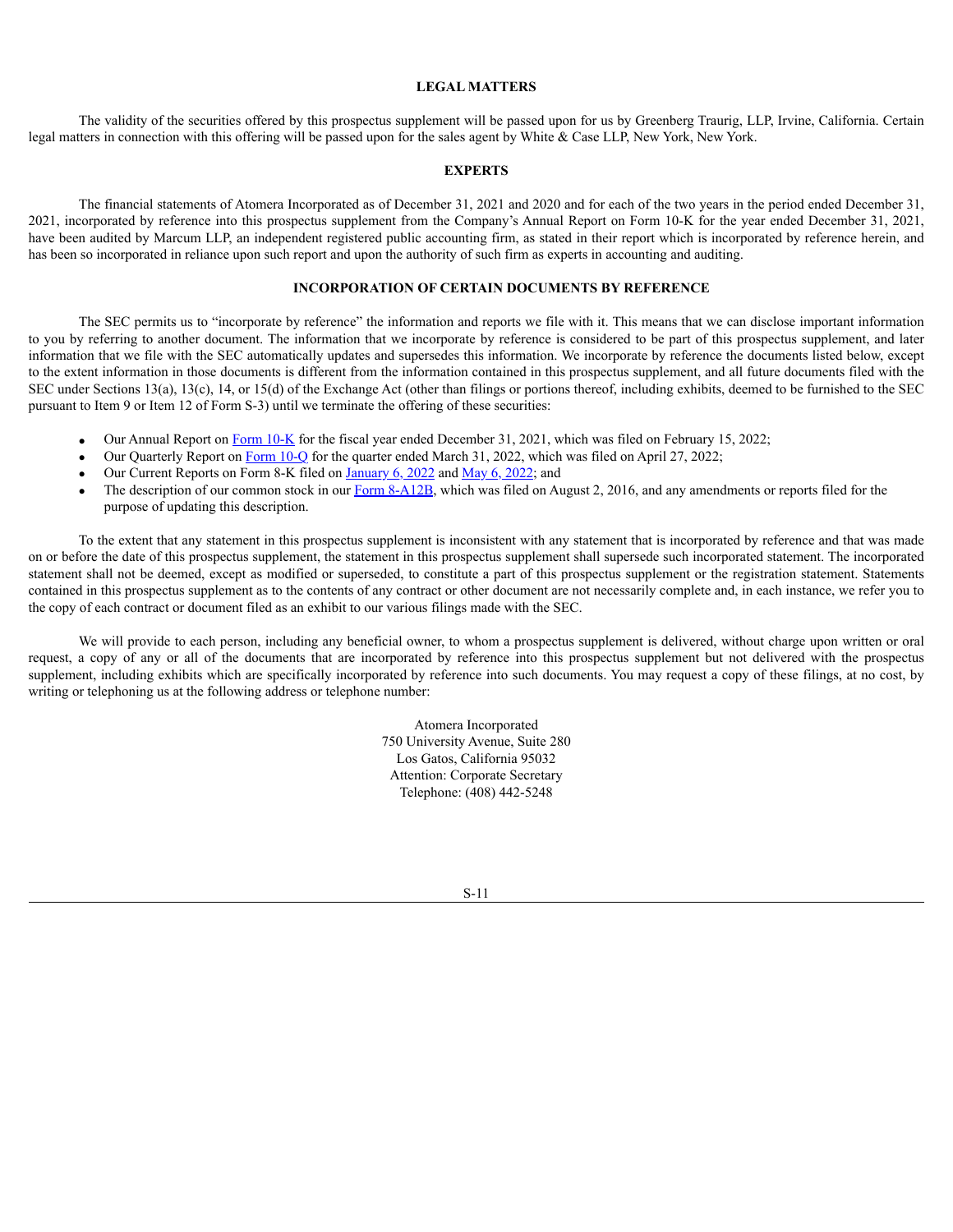# <span id="page-13-0"></span>**WHERE YOU CAN FIND MORE INFORMATION**

We have filed with the SEC a registration statement under the Securities Act (SEC File No. 333-262750) that registers the securities offered hereby. The registration statement, including the exhibits and schedules attached thereto and the information incorporated by reference therein, contains additional relevant information about the securities and our Company, which we are allowed to omit from this prospectus supplement pursuant to the rules and regulations of the SEC. In addition, we file annual, quarterly and current reports and proxy statements and other information with the SEC. You may access the registration statement, of which this prospectus supplement forms a part, and the documents incorporated by reference herein, on the SEC's website at www.sec.gov. Copies of certain information filed by us with the SEC are also available on our website at www.atomera.com. We have not incorporated by reference into this prospectus supplement the information on our website and it is not a part of this document.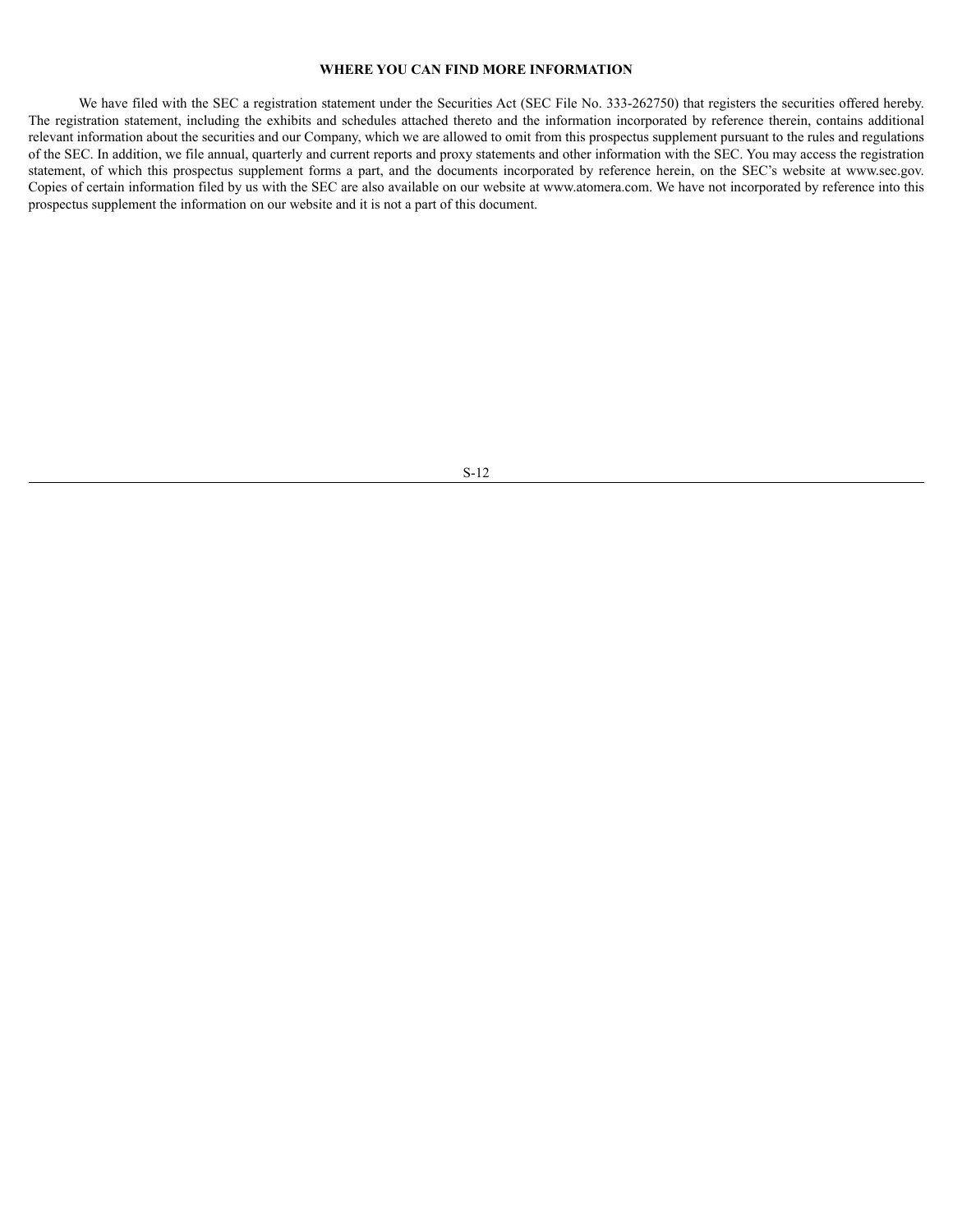**\$100,000,000**

# **ATOMERA INCORPORATED**

**Common Stock Preferred Stock Debt Securities Warrants Units**

We may issue securities from time to time in one or more offerings of up to \$100,000,000 in aggregate offering price. This prospectus describes the general terms of these securities and the general manner in which these securities will be offered. We will provide the specific terms of these securities in supplements to this prospectus. The prospectus supplements will also describe the specific manner in which these securities will be offered and may also supplement, update or amend information contained in this document. You should read this prospectus and any applicable prospectus supplement before you invest.

e may offer these securities in amounts, at prices and on terms determined at the time of offering. The securities may be sold directly to you, through agents, or through underwriters and dealers. If agents, underwriters or dealers are used to sell the securities, we will name them and describe their compensation in a prospectus supplement.

ur common stock is listed on The NASDAQ Capital Market under the symbol "ATOM". On February 14, 2022, the last reported sale price of our common stock on The NASDAQ Capital Market was \$16.28 per share.

Investing in these securities involves significant risks. See "Risk [Factors](#page-18-0)" included in any accompanying prospectus supplement and in the documents incorporated by reference in this prospectus for a discussion of the factors you should carefully consider before deciding to purchase these **securities.**

Neither the Securities and Exchange Commission nor any state securities commission has approved or disapproved of these securities or passed upon the adequacy or accuracy of this prospectus. Any representation to the contrary is a criminal offense.

The date of this prospectus is  $, 2022$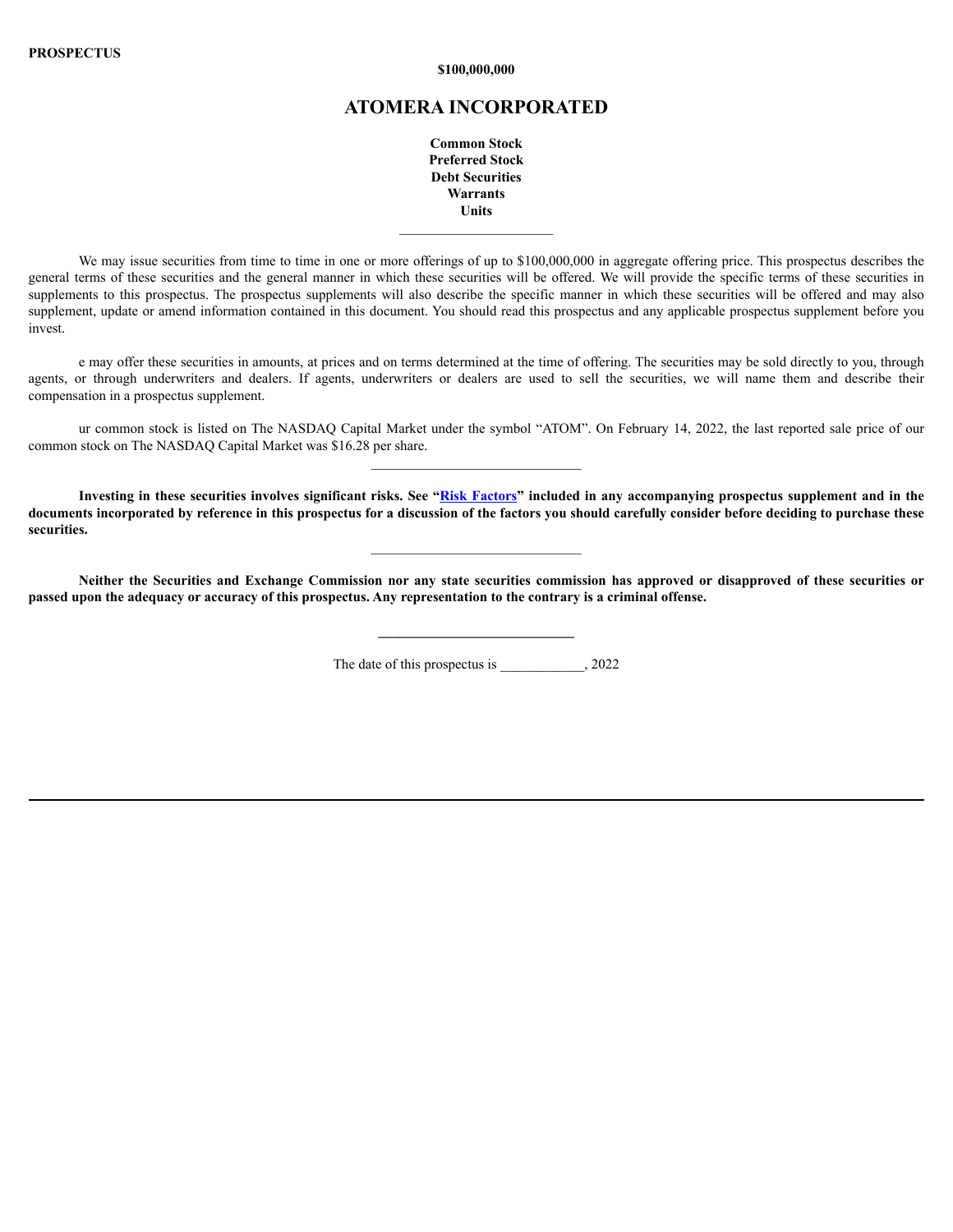# **TABLE OF CONTENTS**

| <b>ABOUT THIS PROSPECTUS</b>                     |    |
|--------------------------------------------------|----|
| <b>ABOUT ATOMERA INCORPORATED</b>                |    |
| <b>RISK FACTORS</b>                              |    |
| NOTE REGARDING FORWARD-LOOKING STATEMENTS        |    |
| THE SECURITIES WE MAY OFFER                      |    |
| <b>COMMON STOCK</b>                              |    |
| <b>PREFERRED STOCK</b>                           |    |
| <b>DESCRIPTION OF DEBT SECURITIES</b>            |    |
| <b>DESCRIPTION OF WARRANTS</b>                   |    |
| <b>DESCRIPTION OF UNITS</b>                      |    |
| <b>PLAN OF DISTRIBUTION</b>                      | 12 |
| <b>LEGAL MATTERS</b>                             | 14 |
| <b>EXPERTS</b>                                   | 14 |
| WHERE YOU CAN FIND MORE INFORMATION              | 14 |
| INCORPORATION OF CERTAIN DOCUMENTS BY REFERENCE  | 14 |
| <b>INDEMNIFICATION OF DIRECTORS AND OFFICERS</b> | 15 |
|                                                  |    |

i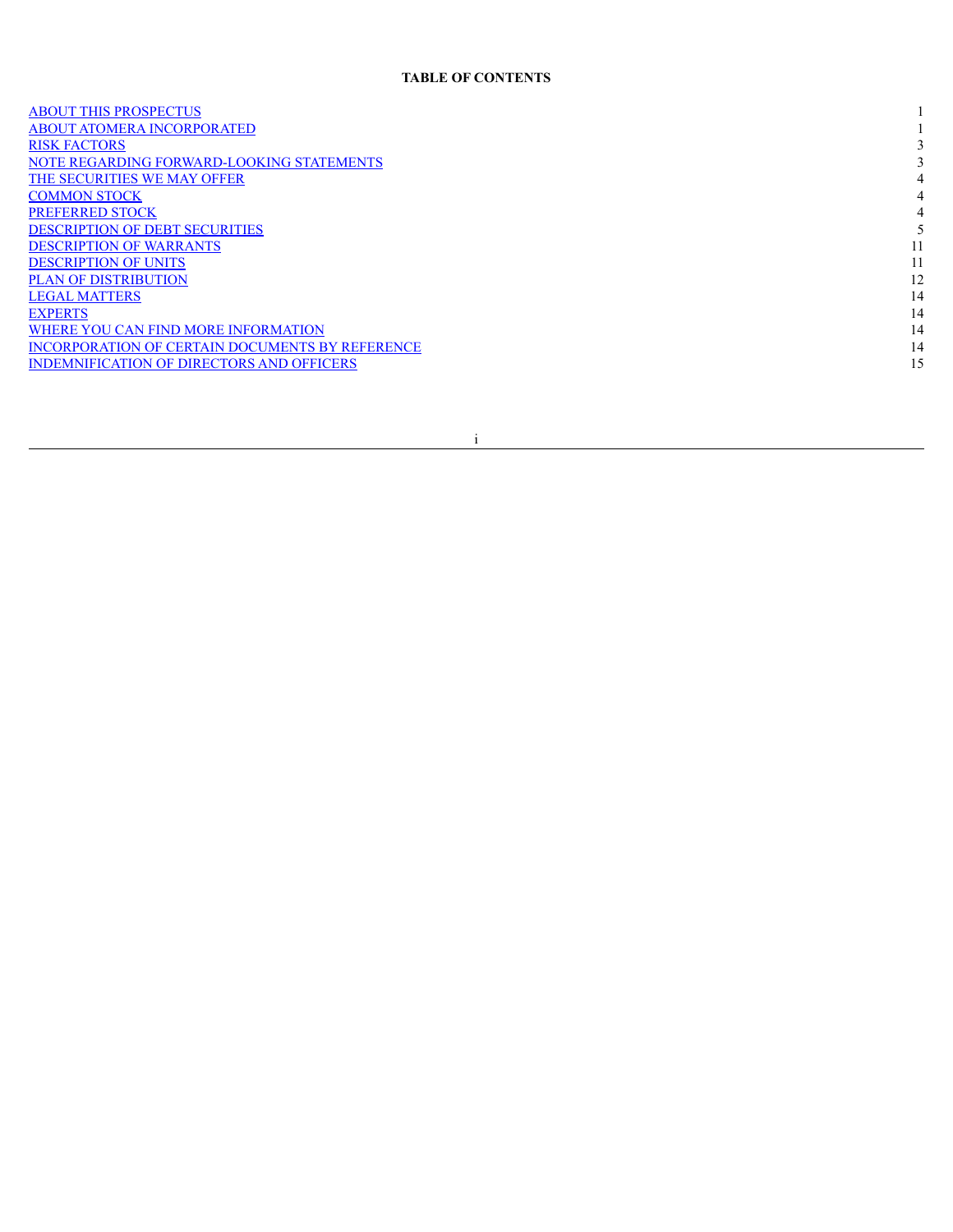### <span id="page-16-0"></span>**ABOUT THIS PROSPECTUS**

This prospectus is part of a registration statement that we filed with the Securities and Exchange Commission, which we refer to as the "SEC," utilizing a "shelf" registration process. Under this shelf registration process, we may from time to time sell any combination of the securities described in this prospectus in one or more offerings for an aggregate initial offering price of up to \$100,000,000.

This prospectus provides you with a general description of the securities we may offer. From time to time, we may provide one or more prospectus supplements that will contain specific information about the terms of the offering. The prospectus supplement may also add, update or change information contained in this prospectus. You should read both this prospectus and any accompanying prospectus supplement together with the additional information described under the heading "Where You Can Find More [Information](#page-29-2)" beginning on page 14 of this prospectus.

We have not authorized anyone to provide you with information different from that contained in or incorporated by reference in this prospectus, any accompanying prospectus supplement or in any related free writing prospectus filed by us with the SEC. We do not take any responsibility for, and cannot provide any assurance as to the reliability of, any information other than the information contained or incorporated by reference in this prospectus, any accompanying prospectus supplement or in any related free writing prospectus filed by us with the SEC. Neither this prospectus nor any accompanying prospectus supplement constitutes an offer to sell or the solicitation of an offer to buy any securities other than the securities described in the accompanying prospectus supplement or an offer to sell or the solicitation of an offer to buy such securities in any circumstances in which such offer or solicitation is unlawful. You should assume that the information appearing in this prospectus, any prospectus supplement, the documents incorporated by reference and any related free writing prospectus is accurate only as of their respective dates. Our business, financial condition, results of operations and prospects may have changed materially since those dates.

Unless the context otherwise indicates, references in this prospectus to "we," "our" and "us" refer, collectively, to Atomera Incorporated, a Delaware corporation, and its subsidiaries.

# <span id="page-16-1"></span>**ABOUT ATOMERA INCORPORATED**

We are engaged in the business of developing, commercializing and licensing proprietary materials, processes and technologies for the \$550+ billion semiconductor industry. Our lead technology, named Mears Silicon Technology<sup>TM</sup>, or MST<sup>®</sup>, is a thin film of reengineered silicon, typically 100 to 300 angstroms (or approximately 20 to 60 silicon atomic unit cells) thick. MST can be applied as a transistor channel enhancement to CMOS-type transistors, the most widely used transistor type in the semiconductor industry. MST is our proprietary and patent-protected performance enhancement technology that we believe addresses a number of key engineering challenges facing the semiconductor industry. We believe that by incorporating MST, transistors can be made smaller, with increased speed, reliability and energy efficiency. In addition, since MST is an additive and low-cost technology, we believe it can be deployed on an industrial scale, with equipment commonly used in semiconductor manufacturing. We believe that MST can improve existing products due to the physical properties of the film and can also enable customers to design products with performance, power and scaling characteristics that are not possible using their current process technologies. We believe that MST can be incorporated into a wide range of the most common types of semiconductor products, including analog, logic, optical and memory integrated circuits.

We do not intend to design or manufacture integrated circuits directly. Instead, we develop and license technologies and processes that we believe offer the designers and manufacturers of integrated circuits a low-cost solution to the industry's need for greater performance and lower power consumption. Our customers and partners include:

- foundries, which manufacture integrated circuits on behalf of fabless manufacturers;
- integrated device manufacturers, or IDMs, which are the fully integrated designers and manufacturers of integrated circuits;
- fabless semiconductor manufacturers, which are designers of integrated circuits that outsource the manufacture of their chips to foundries;
- · original equipment manufacturers, or OEMs, which manufacture the epitaxial, or EPI, deposition machines used to deposit semiconductor layers, such as the MST film onto the silicon wafer; and
- · electronic design automation companies, which make tools used throughout the industry to simulate the performance of semiconductor products using different materials, design structures and process technologies.

1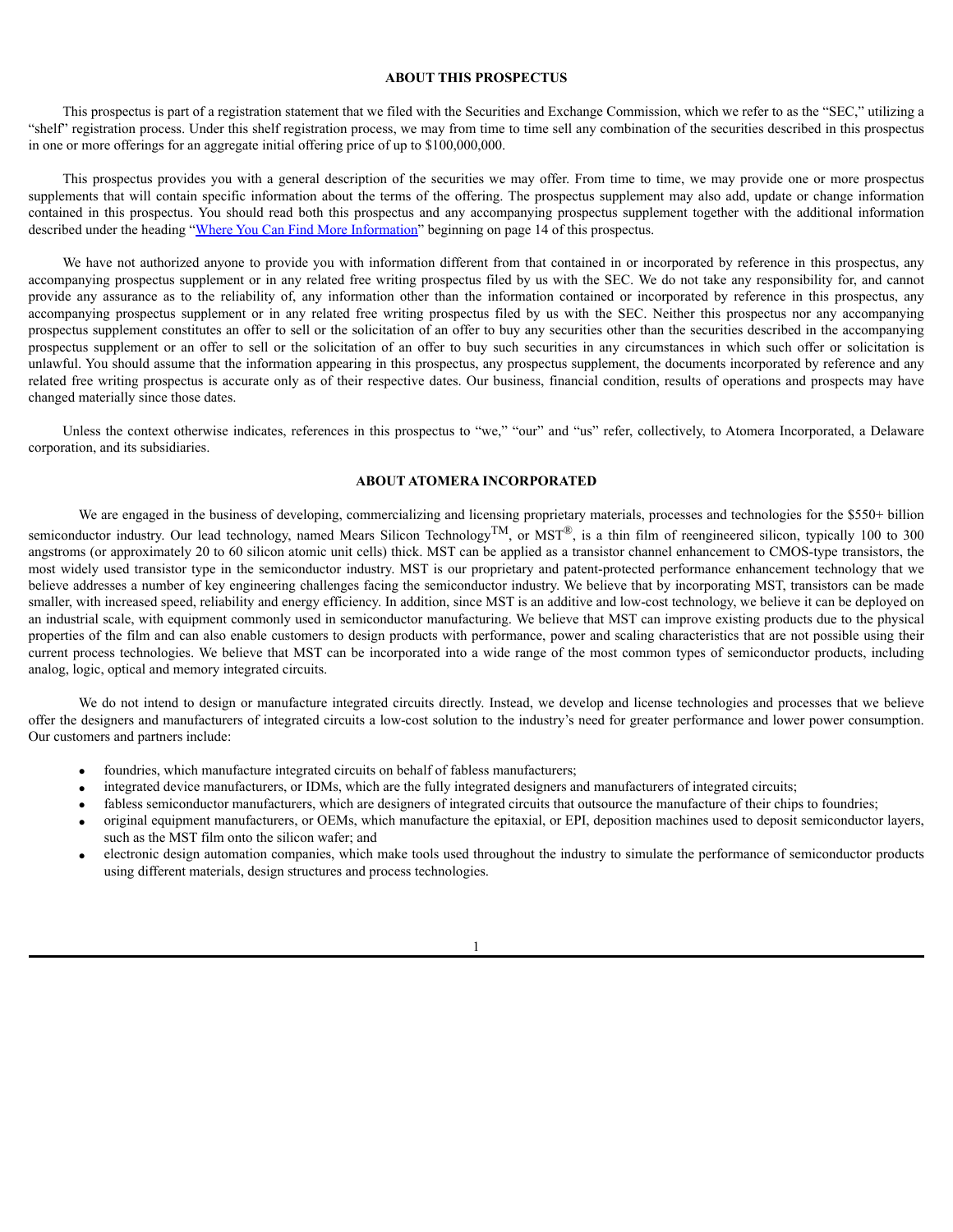Our commercialization strategy is to generate revenue through licensing arrangements whereby foundries, IDMs and fabless semiconductor manufacturers pay us a license fee for their right to use MST technology in the manufacture of silicon wafers as well as a royalty for each silicon wafer or device that incorporates our MST technology. To date we have generated revenue from (i) a joint development agreement, or JDA, with a leading semiconductor provider that includes license grants and engineering services, (ii) licensing agreements with two IDMs, one fabless manufacturer and one foundry and (iii) engineering services provided to foundries, IDMs and fabless companies.

Our principal executive offices are located at 750 University Avenue, Suite 280, Los Gatos, California 95032, and our telephone number is (408) 442- 5248.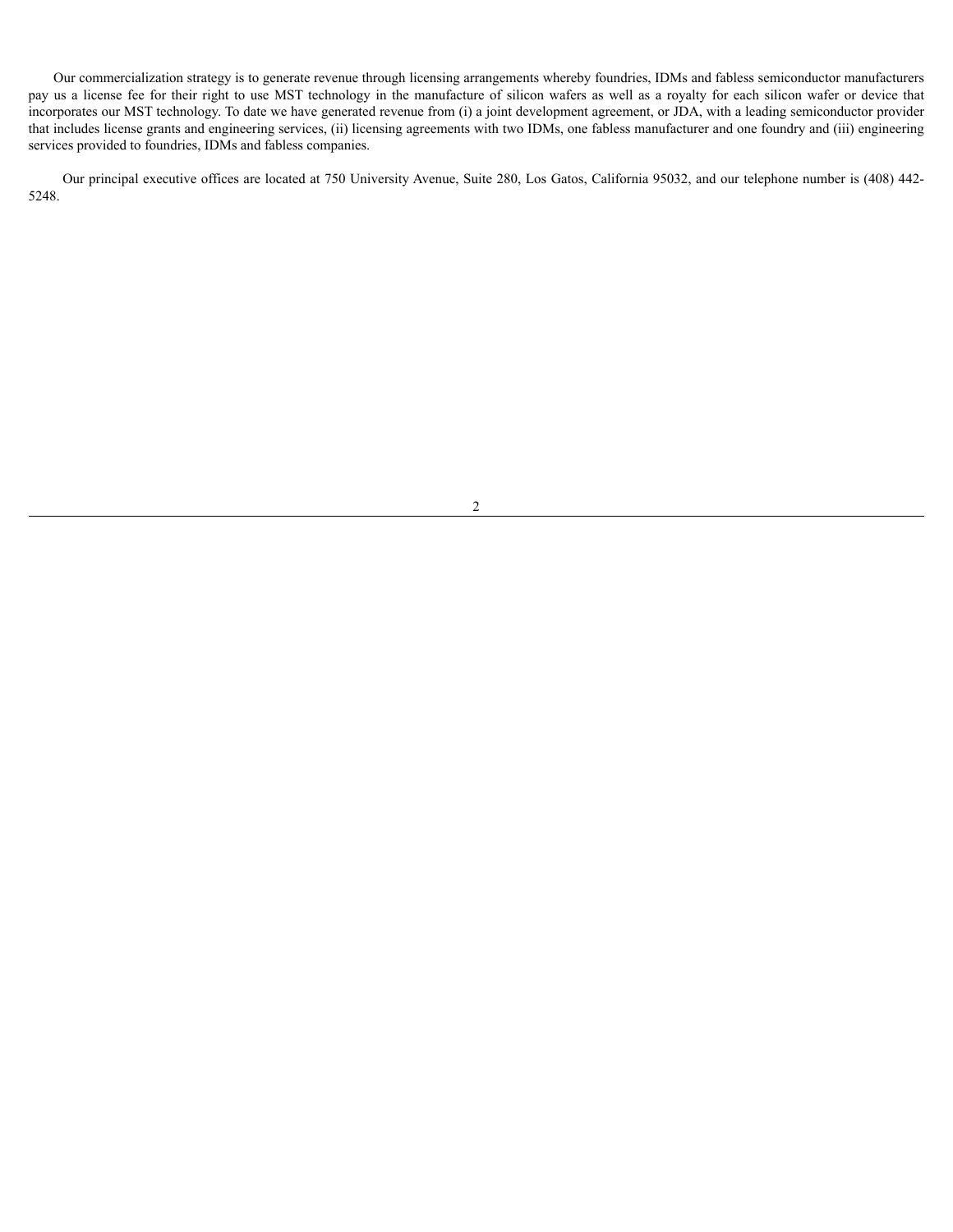### <span id="page-18-0"></span>**RISK FACTORS**

Investing in our securities involves significant risks. You should carefully consider the risks and uncertainties described in this prospectus and any accompanying prospectus supplement, including the risk factors in our most recent Annual Report on Form 10-K, any subsequently filed Quarterly Report on Form 10-Q or Current Report on Form 8-K, together with all of the other information appearing in or incorporated by reference into this prospectus and any applicable prospectus supplement, before making an investment decision pursuant to this prospectus and any accompanying prospectus supplement relating to a specific offering.

Our business, financial condition and results of operations could be materially and adversely affected by any or all of these risks or by additional risks and uncertainties not presently known to us or that we currently deem immaterial that may adversely affect us in the future.

### <span id="page-18-1"></span>**NOTE REGARDING FORWARD-LOOKING STATEMENTS**

This prospectus contains, and any accompanying prospectus supplement will contain, forward-looking statements within the meaning of Section 27A of the Securities Act of 1933, as amended, and Section 21E of the Securities Exchange Act of 1934, as amended, and the Private Securities Litigation Reform Act of 1993. Also, documents that we incorporate by reference into this prospectus, including documents that we subsequently file with the SEC, will contain forward-looking statements. Forward-looking statements are those that predict or describe future events or trends and that do not relate solely to historical matters. You can generally identify forward-looking statements as statements containing the words "may," "will," "could," "should," "expect," "anticipate," "intend," "estimate," "believe," "project," "plan," "assume" or other similar expressions, or negatives of those expressions, although not all forward-looking statements contain these identifying words. All statements contained or incorporated by reference in this prospectus and any prospectus supplement regarding our business strategy, future operations, projected financial position, potential strategic transactions, proposed licensing arrangements, projected sales growth, estimated future revenues, cash flows and profitability, projected costs, potential outcome of litigation, potential sources of additional capital, future prospects, future economic condit0ions, the future of our industry and results that might be obtained by pursuing management's current plans and objectives are forwardlooking statements.

You should not place undue reliance on our forward-looking statements because the matters they describe are subject to certain risks, uncertainties and assumptions that are difficult to predict. Our forward-looking statements are based on the information currently available to us and speak only as of the date on the cover of this prospectus, the date of any prospectus supplement, or, in the case of forward-looking statements incorporated by reference, the date of the filing that includes the statement. Over time, our actual results, performance or achievements may differ from those expressed or implied by our forward-looking statements, and such difference might be significant and materially adverse to our security holders. Except as required by law, we undertake no obligation to update publicly any forward-looking statements, whether as a result of new information, future events or otherwise.

We have identified some of the important factors that could cause future events to differ from our current expectations and they are described in this prospectus and supplements to this prospectus under the caption "Risk Factors," as well as in our most recent Annual Report on Form 10-K, including under the captions "Risk Factors" and "Management's Discussion and Analysis of Financial Condition and Results of Operations," and in other documents that we may file with the SEC, all of which you should review carefully. Please consider our forward-looking statements in light of those risks as you read this prospectus and any prospectus supplement.

3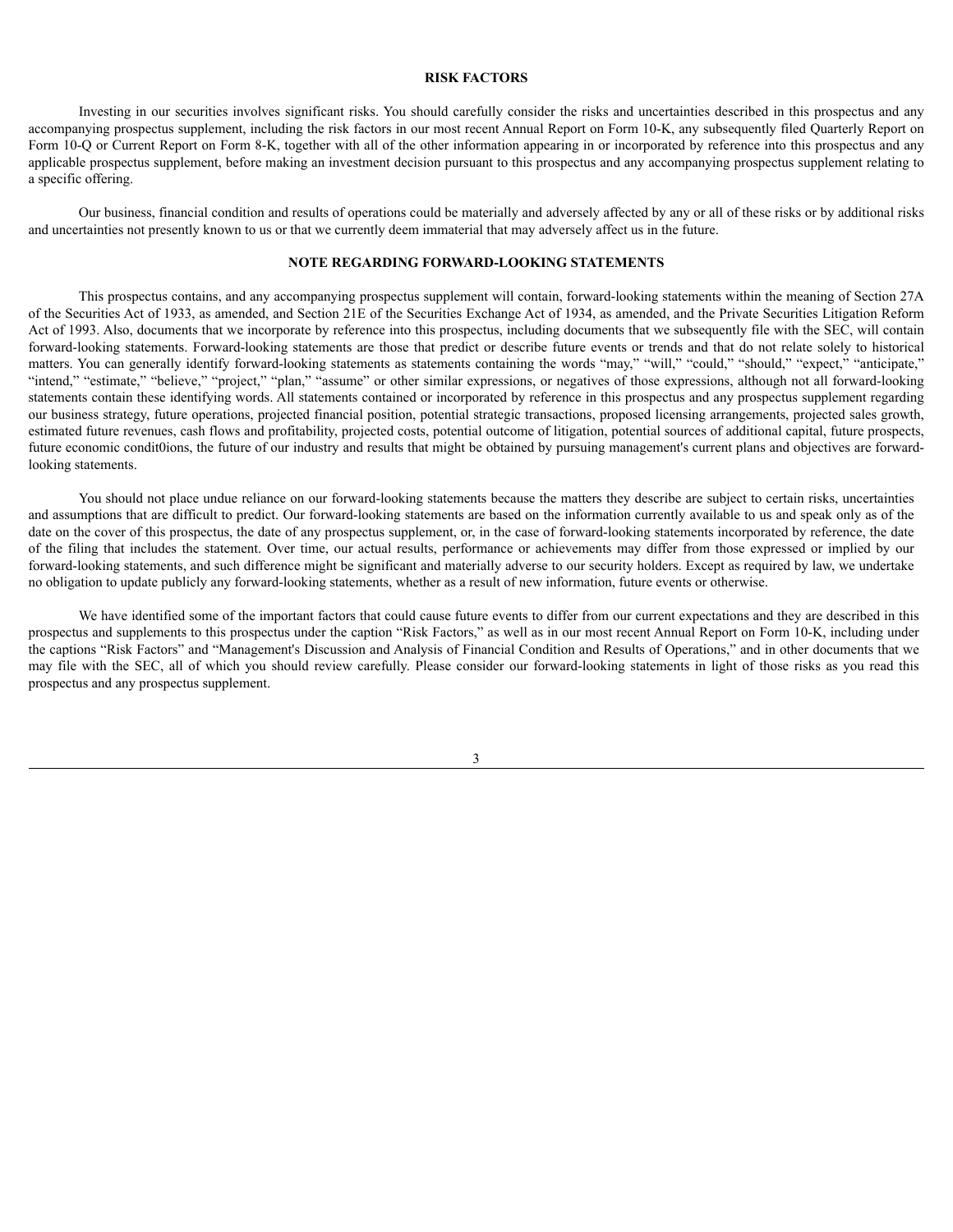### <span id="page-19-0"></span>**THE SECURITIES WE MAY OFFER**

We may offer and sell, from time to time in one or more offerings, any combination of common stock, preferred stock, warrants, units and debt securities having an aggregate initial offering price not exceeding \$100,000,000. In this prospectus, we refer to the common stock, preferred stock, warrants, debt securities and units that we may offer collectively as "securities."

### <span id="page-19-2"></span>**Common Stock**

We are authorized to issue 47,500,000 shares of \$0.001 par value common stock. Holders of shares of common stock are entitled to one vote per share on all matters to be voted upon by the stockholders generally. Stockholders are entitled to receive such dividends as may be declared from time to time by the board of directors out of funds legally available therefor, and in the event of liquidation, dissolution or winding up of the company to share ratably in all assets remaining after payment of liabilities. The holders of shares of common stock have no preemptive, conversion, subscription rights or cumulative voting rights.

This prospectus provides a general description of the securities we may offer other than our common stock. Each time we sell any of our securities under this prospectus, we will, to the extent required by law, provide a prospectus supplement that will contain specific information about the terms of the offering. The prospectus supplement may also add, update or change information in this prospectus. For more information, see "About this [Prospectus](#page-16-0)."

#### <span id="page-19-1"></span>**Preferred Stock**

We are authorized to issue 2,500,000 shares of \$0.001 par value preferred stock. Pursuant to our certificate of incorporation, our board of directors has the authority, without further action by the stockholders (unless such stockholder action is required by applicable law or the rules of The Nasdaq Stock Market), to designate and issue up to 2,500,000 shares of preferred stock in one or more series, to establish from time to time the number of shares to be included in each such series, to fix the designations, powers, preferences and rights of the shares of each wholly unissued series, and any qualifications, limitations or restrictions thereon, and to increase or decrease the number of shares of any such series, but not below the number of shares of such series then outstanding. Shares of our preferred stock, if issued, will be fully paid and non-assessable.

We will fix the designations, powers, preferences and rights of the preferred stock of each series, as well as the qualifications, limitations or restrictions thereon, in the certificate of designation relating to that series. We will file as an exhibit to the registration statement of which this prospectus is a part, or will incorporate by reference from reports that we file with the SEC, the form of any certificate of designation that describes the terms of the series of preferred stock we are offering before the issuance of that series of preferred stock. This description will include:

- the title and stated value;
- the number of shares we are offering;
- the liquidation preference per share;
- the purchase price;
- the dividend rate, period and payment date and method of calculation for dividends;
- whether dividends will be cumulative or non-cumulative and, if cumulative, the date from which dividends will accumulate;
- the procedures for any auction and remarketing, if any;
- the provisions for a sinking fund, if any;
- · the provisions for redemption or repurchase, if applicable, and any restrictions on our ability to exercise those redemption and repurchase rights;
- any listing of the preferred stock on any securities exchange or market;
- whether the preferred stock will be convertible into our common stock, and, if applicable, the conversion price, or how it will be calculated, and the conversion period;
- whether the preferred stock will be exchangeable into debt securities, and, if applicable, the exchange price, or how it will be calculated, and the exchange period;
- voting rights, if any, of the preferred stock;
- preemptive rights, if any;
- restrictions on transfer, sale or other assignment, if any;
- whether interests in the preferred stock will be represented by depositary shares;
- a discussion of any material United States federal income tax considerations applicable to the preferred stock;
- · the relative ranking and preferences of the preferred stock as to dividend rights and rights if we liquidate, dissolve or wind up our affairs;
- any limitations on the issuance of any class or series of preferred stock ranking senior to or on a parity with the series of preferred stock as to dividend rights and rights if we liquidate, dissolve or wind up our affairs; and
- any other specific terms, preferences, rights or limitations of, or restrictions on, the preferred stock.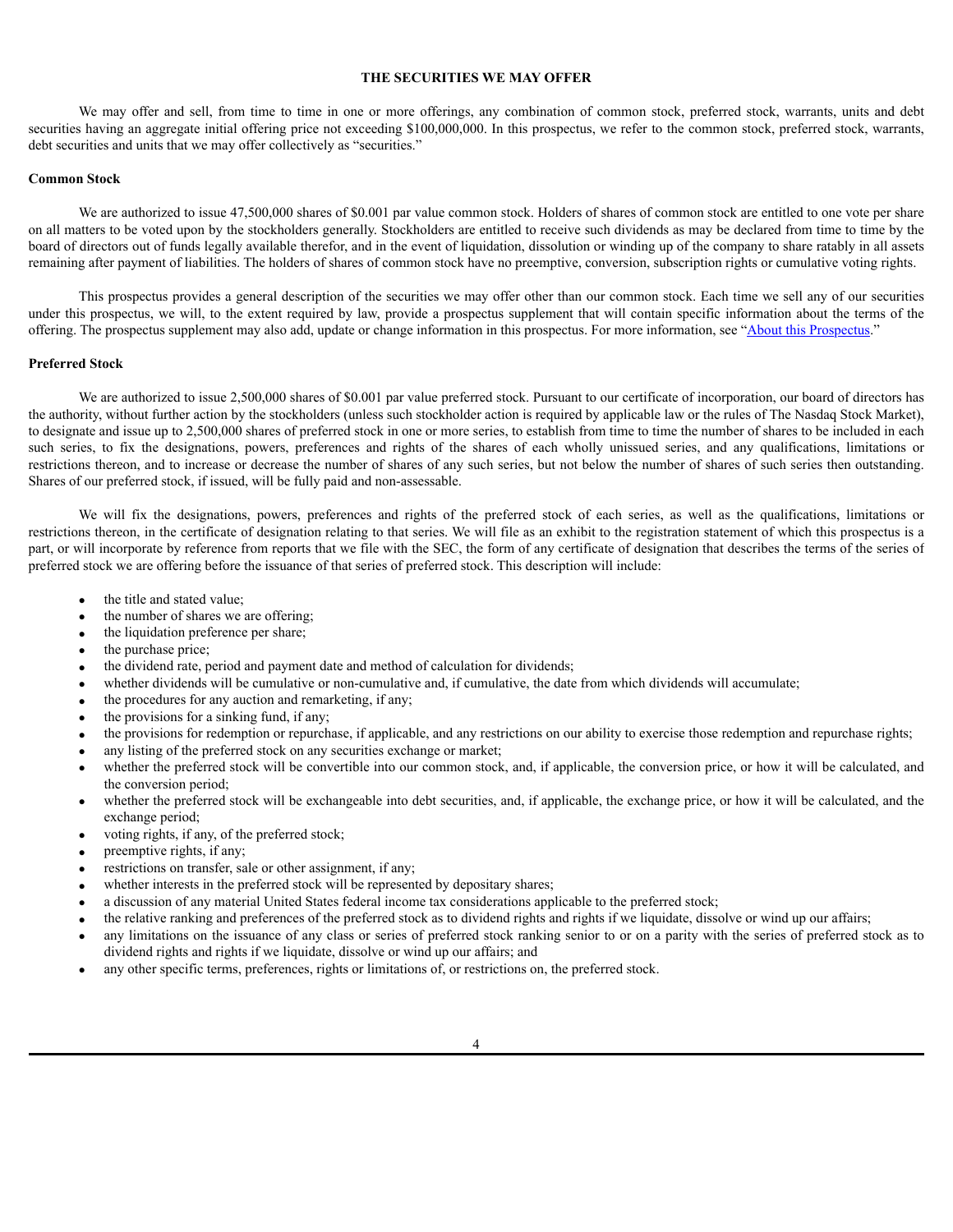The General Corporation Law of the State of Delaware, or DGCL, the state of our incorporation, provides that the holders of preferred stock will have the right to vote separately as a class (or, in some cases, as a series) on an amendment to our certificate of incorporation if the amendment would change the par value or, unless the certificate of incorporation provided otherwise, the number of authorized shares of the class or change the powers, preferences or special rights of the class or series so as to adversely affect the class or series, as the case may be. This right is in addition to any voting rights that may be provided for in the applicable certificate of designation.

Our board of directors may authorize the issuance of preferred stock with voting or conversion rights that could adversely affect the voting power or other rights of the holders of our common stock. Preferred stock could be issued quickly with terms designed to delay or prevent a change in control of our company or make removal of management more difficult. Additionally, the issuance of preferred stock may have the effect of decreasing the market price of our common stock.

### <span id="page-20-0"></span>**Description of Debt Securities**

We may offer debt securities which may be senior or subordinated. We refer to the senior debt securities and the subordinated debt securities collectively as debt securities. The following description summarizes the general terms and provisions of the debt securities. We will describe the specific terms of the debt securities and the extent, if any, to which the general provisions summarized below apply to any series of debt securities in the prospectus supplement relating to the series and any applicable free writing prospectus that we authorize to be delivered.

We may issue senior debt securities from time to time, in one or more series, which may be issued under a senior indenture to be entered into between us and a senior trustee to be named in a prospectus supplement, which we refer to as the senior trustee. We may issue subordinated debt securities from time to time, in one or more series, which may be issued under a subordinated indenture to be entered into between us and a subordinated trustee to be named in a prospectus supplement, which we refer to as the subordinated trustee. While it is highly likely that any debt securities we issue will be issued under an indenture, we reserve the right to issue debt securities other than under an indenture pursuant to an exemption from the indenture requirement under the Trust Indenture Act of 1939. Any debt securities issued by us other than pursuant to an indenture will subject the purchasers of such debt securities to certain unique risks arising from the lack of a trustee charged with the responsibility of monitoring the debt securities and enforcing the rights of the holders of such debt securities, which will be set forth in a prospectus supplement filed with regard to such unindentured debt securities.

The forms of senior indenture and subordinated indenture are filed as exhibits to the registration statement of which this prospectus forms a part. Together, the senior indenture and the subordinated indenture are referred to as the indentures and, together, the senior trustee and the subordinated trustee are referred to as the trustees. This prospectus briefly outlines some of the provisions of the indentures. The following summary of the material provisions of the indentures is qualified in its entirety by the provisions of the indentures, including definitions of certain terms used in the indentures. Wherever we refer to particular sections or defined terms of the indentures, those sections or defined terms are incorporated by reference in this prospectus or the applicable prospectus supplement. You should review any indentures that are filed as exhibits to the registration statement of which this prospectus forms a part for additional information.

If we issue debt securities other than under an indenture, we will likely be limited to issuing a maximum of \$100 million of such debt securities and it is also likely that such debt securities will be unsecured and subordinated. Any indenture regarding debt securities issued by us will not limit the amount of debt securities that we may issue. The debt securities or applicable indenture, if any, will provide that debt securities may be issued up to an aggregate principal amount authorized from time to time by us and may be payable in any currency or currency unit designated by us or in amounts determined by reference to an index.

### **General**

The following is a summary of the general terms of the debt securities we may issue under an indenture or otherwise, except as otherwise described in a prospectus supplement.

The senior debt securities will constitute our unsubordinated general obligations and will rank pari passu with our other unsubordinated obligations. The subordinated debt securities will constitute our subordinated general obligations and will be junior in right of payment to our senior indebtedness (including senior debt securities).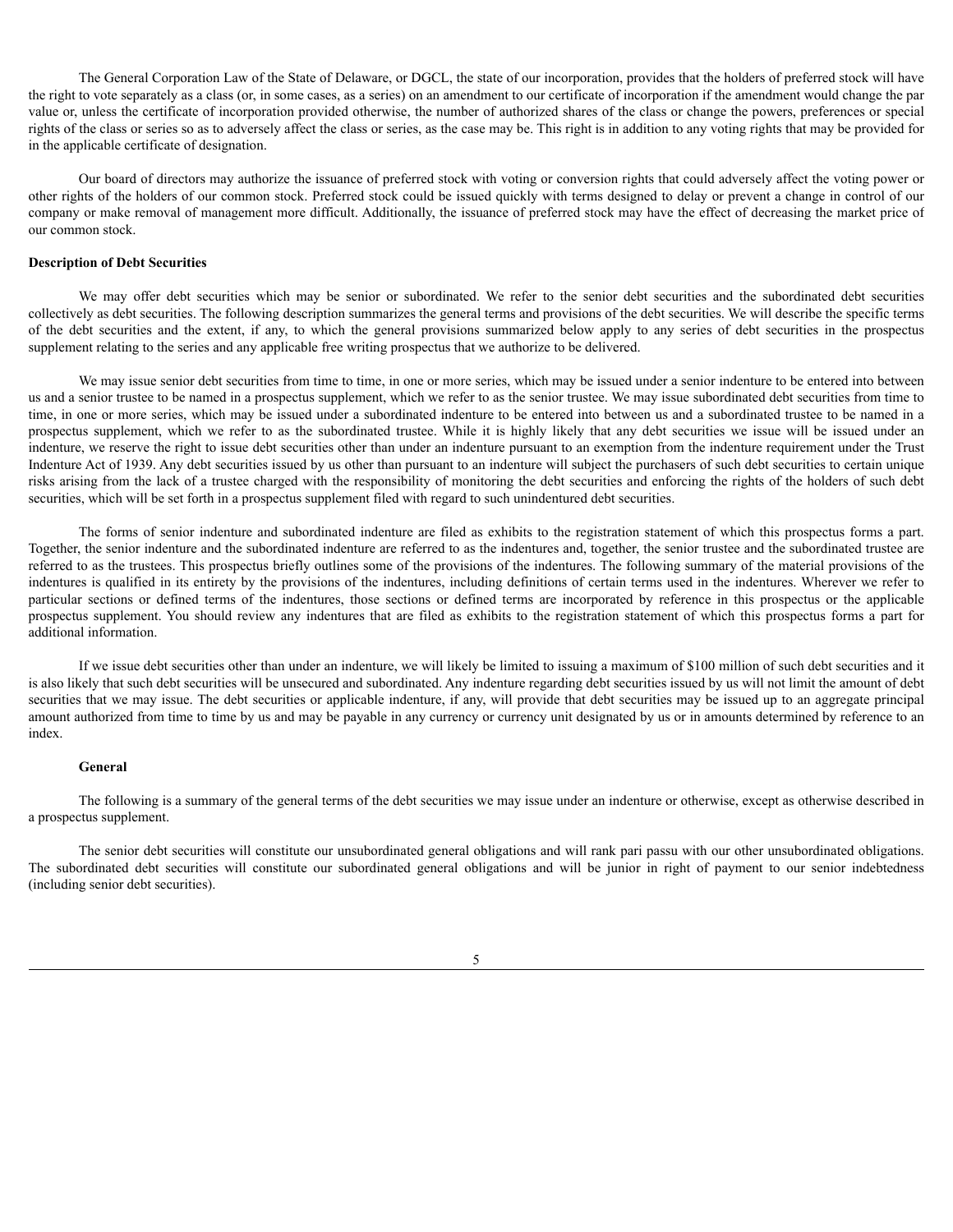The debt securities will be our unsecured obligations unless otherwise specified in the applicable prospectus supplement. Any secured debt or other secured obligations will be effectively senior to the debt securities to the extent of the value of the assets securing such debt or other obligations.

The applicable prospectus supplement and any free writing prospectus will include any additional or different terms of the debt securities or any series being offered, including the following terms:

- the title and type of the debt securities;
- whether the debt securities will be issued under an indenture;
- whether the debt securities will be senior or subordinated debt securities, and, with respect to subordinated debt securities, the terms on which they are subordinated;
- the aggregate principal amount of the debt securities;
- the price or prices at which we will sell the debt securities;
- · the maturity date or dates of the debt securities and the right, if any, to extend such date or dates;
- the rate or rates, if any, per year, at which the debt securities will bear interest, or the method of determining such rate or rates;
- the date or dates from which such interest will accrue, the interest payment dates on which such interest will be payable or the manner of determination of such interest payment dates and the related record dates;
- · the right, if any, to extend the interest payment periods and the duration of that extension;
- · the manner of paying principal and interest and the place or places where principal and interest will be payable;
- provisions for a sinking fund, purchase fund or other analogous fund, if any;
- any redemption dates, prices, obligations and restrictions on the debt securities;
- the currency, currencies or currency units in which the debt securities will be denominated and the currency, currencies or currency units in which principal and interest, if any, on the debt securities may be payable;
- any conversion or exchange features of the debt securities;
- whether and upon what terms the debt securities may be defeased;
- any events of default or covenants in addition to or in lieu of those set forth in the indenture;
- whether the debt securities will be issued in definitive or global form or in definitive form only upon satisfaction of certain conditions;
- whether the debt securities will be guaranteed as to payment or performance;
- if the debt securities of the series will be secured by any collateral and, if so, a general description of the collateral and the terms and provisions of such collateral security, pledge or other agreements; and
- any other material terms of the debt securities.

The applicable prospectus supplement will also describe any applicable material U.S. federal income tax consequences. When we refer to "principal" in this section with reference to the debt securities, we are also referring to "premium, if any."

We may from time to time, without notice to or the consent of the holders of any series of debt securities, create and issue further debt securities of any such series ranking equally with the debt securities of such series in all respects (or in all respects other than (1) the payment of interest accruing prior to the issue date of such further debt securities or (2) the first payment of interest following the issue date of such further debt securities). Such further debt securities may be consolidated and form a single series with the debt securities of such series and have the same terms as to status, redemption or otherwise as the debt securities of such series.

You may present debt securities for exchange and you may present debt securities for transfer in the manner, at the places and subject to the restrictions set forth in the debt securities and the applicable prospectus supplement. We will provide you those services without charge, although you may have to pay any tax or other governmental charge payable in connection with any exchange or transfer, as set forth in the debt securities or any indenture.

Debt securities may bear interest at a fixed rate or a floating rate. Debt securities bearing no interest or interest at a rate that at the time of issuance is below the prevailing market rate (original issue discount securities) may be sold at a discount below their stated principal amount.

We may issue debt securities with the principal amount payable on any principal payment date, or the amount of interest payable on any interest payment date, to be determined by reference to one or more currency exchange rates, securities or baskets of securities, commodity prices or indices. You may receive a payment of principal on any principal payment date, or a payment of interest on any interest payment date, that is greater than or less than the amount of principal or interest otherwise payable on such dates, depending on the value on such dates of the applicable currency, security or basket of securities, commodity or index. Information as to the methods for determining the amount of principal or interest payable on any date, the currencies, securities or baskets of securities, commodities or indices to which the amount payable on such date is linked.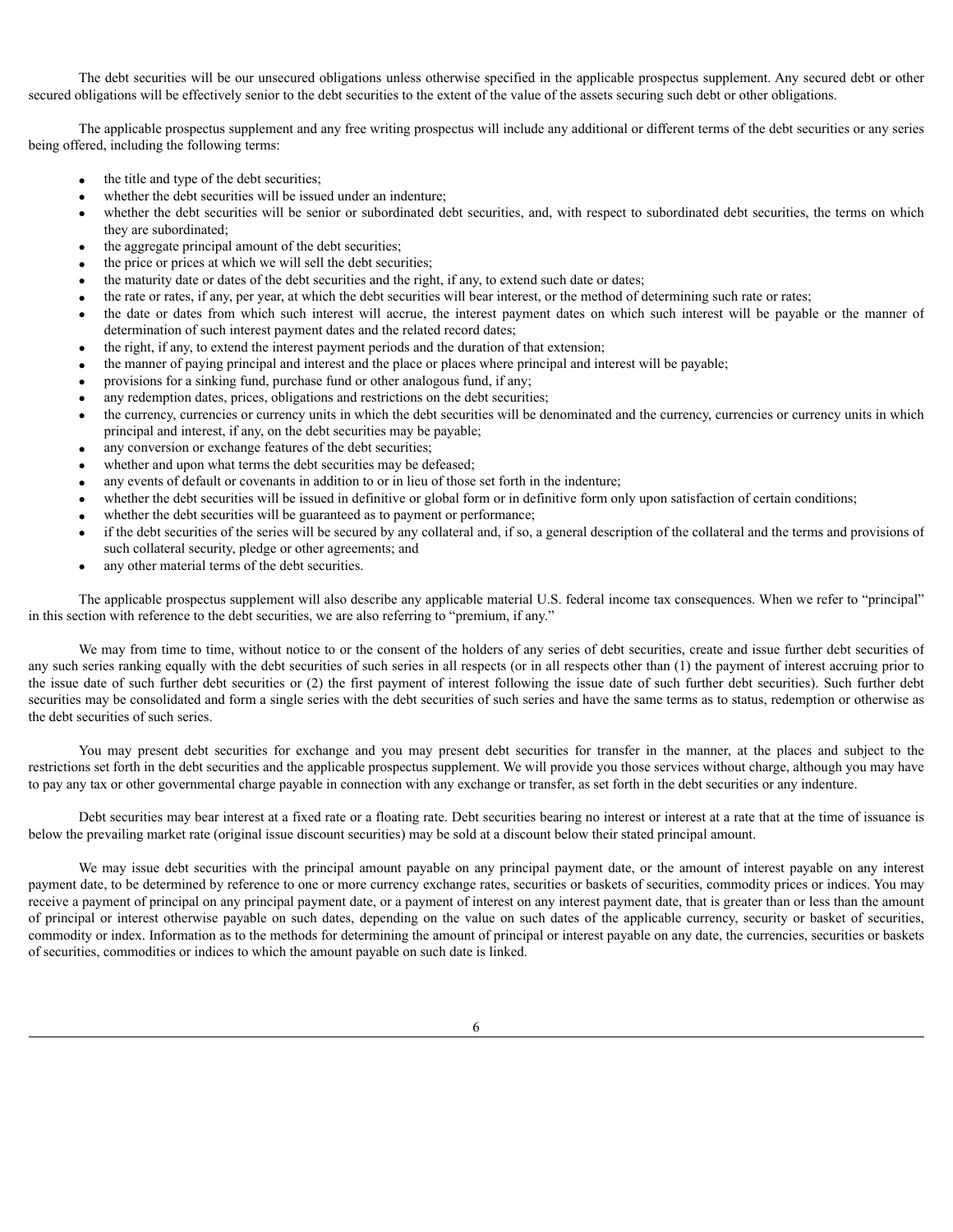### **Certain Terms of the Senior Debt Securities**

The following is a summary of the general terms of the senior debt securities we may issue under a senior indenture, except as otherwise described in a prospectus supplement.

*Covenants.* Unless we indicate otherwise in a prospectus supplement, the senior debt securities will not contain any financial or restrictive covenants, including covenants restricting either us or any of our subsidiaries from incurring, issuing, assuming or guaranteeing any indebtedness secured by a lien on any of our or our subsidiaries' property or capital stock, or restricting either us or any of our subsidiaries from entering into sale and leaseback transactions.

*Consolidation, Merger and Sale of Assets.* Unless we indicate otherwise in a prospectus supplement, we may not consolidate with or merge into any other person, in a transaction in which we are not the surviving corporation, or convey, transfer or lease our properties and assets substantially as an entirety to any person, in either case, unless:

- · the successor entity, if any, is a U.S. corporation, limited liability company, partnership or trust (subject to certain exceptions provided for in the senior indenture);
- · the successor entity assumes our obligations on the senior debt securities and under the senior indenture;
- immediately after giving effect to the transaction, no default or event of default shall have occurred and be continuing; and
- certain other conditions are met.

*No Protection in the Event of a Change in Control*. Unless we indicate otherwise in a prospectus supplement with respect to a particular series of senior debt securities, the senior debt securities will not contain any provisions that may afford holders of the senior debt securities protection in the event we have a change in control or in the event of a highly leveraged transaction (whether or not such transaction results in a change in control).

*Events of Default*. Unless we indicate otherwise in a prospectus supplement with respect to a particular series of senior debt securities, the following are events of default under the senior indenture for any series of senior debt securities:

- failure to pay interest on any senior debt securities of such series when due and payable, if that default continues for a period of 90 days (or such other period as may be specified for such series);
- failure to pay principal on the senior debt securities of such series when due and payable whether at maturity, upon redemption, by declaration or otherwise (and, if specified for such series, the continuance of such failure for a specified period);
- default in the performance of or breach of any of our covenants or agreements in the senior indenture applicable to senior debt securities of such series, other than a covenant breach which is specifically dealt with elsewhere in the senior indenture, and that default or breach continues for a period of 90 days after we receive written notice from the trustee or from the holders of 25% or more in aggregate principal amount of the senior debt securities of such series;
- certain events of bankruptcy or insolvency, whether or not voluntary; and
- · any other event of default provided for in such series of senior debt securities as may be specified in the applicable prospectus supplement.

Unless we indicate otherwise in a prospectus supplement, the default by us under any other debt, including any other series of debt securities, is not a default under the senior indenture.

If an event of default other than an event of default specified in the fourth bullet point above occurs with respect to a series of senior debt securities and is continuing under the senior indenture, then, and in each such case, either the trustee or the holders of not less than 25% in aggregate principal amount of such series then outstanding under the senior indenture (each such series voting as a separate class) by written notice to us and to the trustee, if such notice is given by the holders, may, and the trustee at the request of such holders shall, declare the principal amount of and accrued interest on such series of senior debt securities to be immediately due and payable, and upon this declaration, the same shall become immediately due and payable.

If an event of default specified in the fourth bullet point above occurs with respect to us and is continuing, the entire principal amount of and accrued interest, if any, on each series of senior debt securities then outstanding shall become immediately due and payable.

Unless otherwise specified in the prospectus supplement relating to a series of senior debt securities originally issued at a discount, the amount due upon acceleration shall include only the original issue price of the senior debt securities, the amount of original issue discount accrued to the date of acceleration and accrued interest, if any.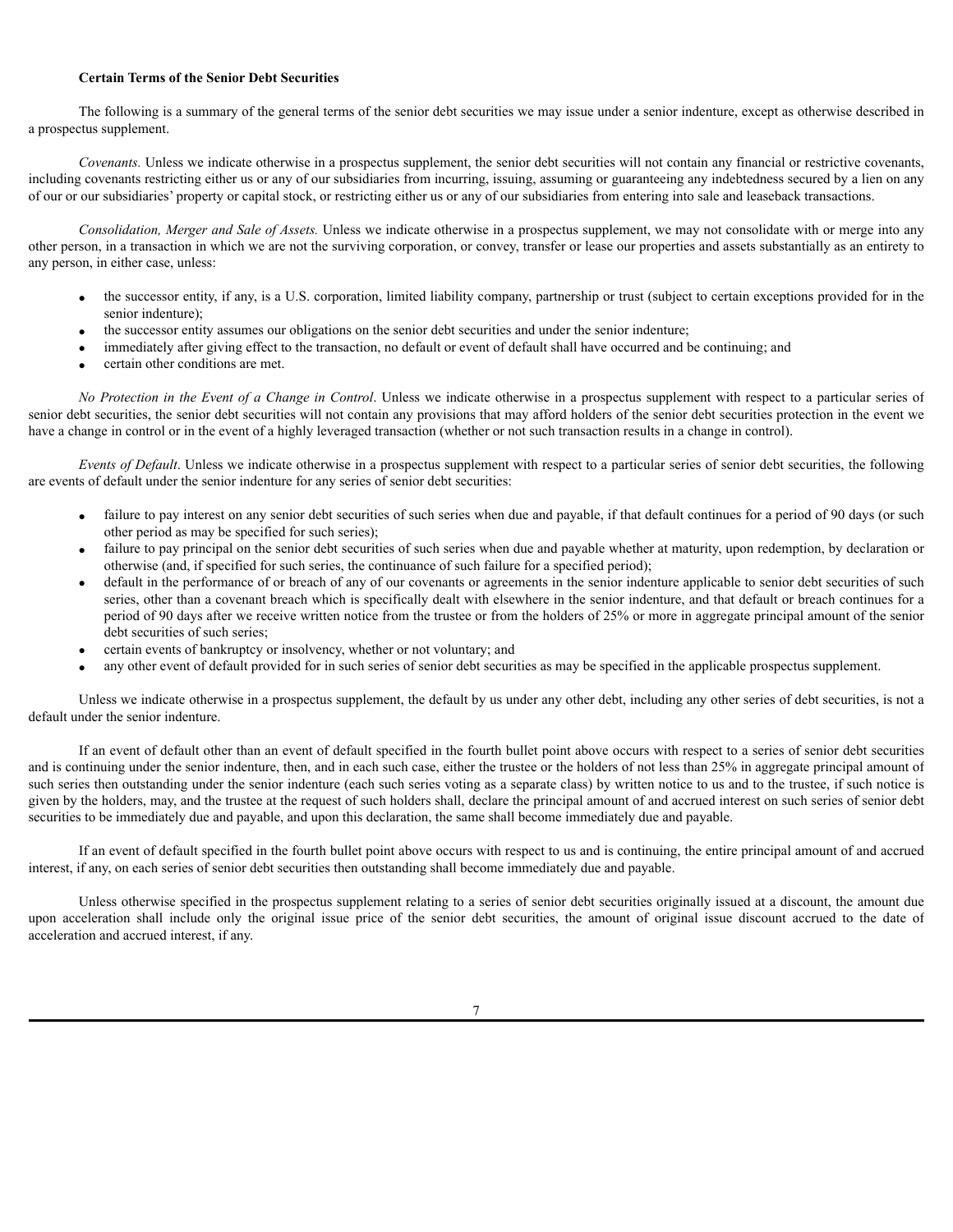Upon certain conditions, declarations of acceleration may be rescinded and annulled and past defaults may be waived by the holders of a majority in aggregate principal amount of all the senior debt securities of such series affected by the default, each series voting as a separate class. Furthermore, prior to a declaration of acceleration and subject to various provisions in the senior indenture, the holders of a majority in aggregate principal amount of a series of senior debt securities, by notice to the trustee, may waive an existing default or event of default with respect to such senior debt securities and its consequences, except a default in the payment of principal of or interest on such senior debt securities or in respect of a covenant or provision of the senior indenture which cannot be modified or amended without the consent of the holders of each such senior debt security. Upon any such waiver, such default shall cease to exist, and any event of default with respect to such senior debt securities shall be deemed to have been cured, for every purpose of the senior indenture; but no such waiver shall extend to any subsequent or other default or event of default or impair any right consequent thereto. For information as to the waiver of defaults, see "—Modification and Waiver."

The holders of a majority in aggregate principal amount of a series of senior debt securities may direct the time, method and place of conducting any proceeding for any remedy available to the trustee or exercising any trust or power conferred on the trustee with respect to such senior debt securities. However, the trustee may refuse to follow any direction that conflicts with law or the senior indenture, that may involve the trustee in personal liability or that the trustee determines in good faith may be unduly prejudicial to the rights of holders of such series of senior debt securities not joining in the giving of such direction and may take any other action it deems proper that is not inconsistent with any such direction received from holders of such series of senior debt securities. A holder may not pursue any remedy with respect to the senior indenture or any series of senior debt securities unless:

- · the holder gives the trustee written notice of a continuing event of default;
- · the holders of at least 25% in aggregate principal amount of such series of senior debt securities make a written request to the trustee to pursue the remedy in respect of such event of default;
- · the requesting holder or holders offer the trustee indemnity satisfactory to the trustee against any costs, liability or expense;
- · the trustee does not comply with the request within 60 days after receipt of the request and the offer of indemnity; and
- during such 60-day period, the holders of a majority in aggregate principal amount of such series of senior debt securities do not give the trustee a direction that is inconsistent with the request.

These limitations, however, do not apply to the right of any holder of a senior debt security to receive payment of the principal of and interest, if any, on such senior debt security in accordance with the terms of such debt security, or to bring suit for the enforcement of any such payment in accordance with the terms of such debt security, on or after the due date for the senior debt securities, which right shall not be impaired or affected without the consent of the holder.

The senior indenture requires certain of our officers to certify, on or before a fixed date in each year in which any senior debt security is outstanding, as to their knowledge of our compliance with all covenants, agreements and conditions under the senior indenture.

*Satisfaction and Discharge*. We can satisfy and discharge our obligations to holders of any series of senior debt securities if:

- we pay or cause to be paid, as and when due and payable, the principal of and any interest on all senior debt securities of such series outstanding under the senior indenture; or
- all senior debt securities of such series have become due and payable or will become due and payable within one year (or are to be called for redemption within one year) and we deposit in trust a combination of cash and U.S. government or U.S. government agency obligations that will generate enough cash to make interest, principal and any other payments on the debt securities of that series on their various due dates.

Under current U.S. federal income tax law, the deposit and our legal release from the senior debt securities would be treated as a taxable event, and beneficial owners of such debt securities would generally recognize any gain or loss on such senior debt securities. Purchasers of the senior debt securities should consult their own advisers with respect to the tax consequences to them of such deposit and discharge, including the applicability and effect of tax laws other than the U.S. federal income tax law.

*Defeasance*. Unless the applicable prospectus supplement provides otherwise, the following discussion of legal defeasance and discharge and covenant defeasance will apply to any senior series of senior debt securities issued under the indentures.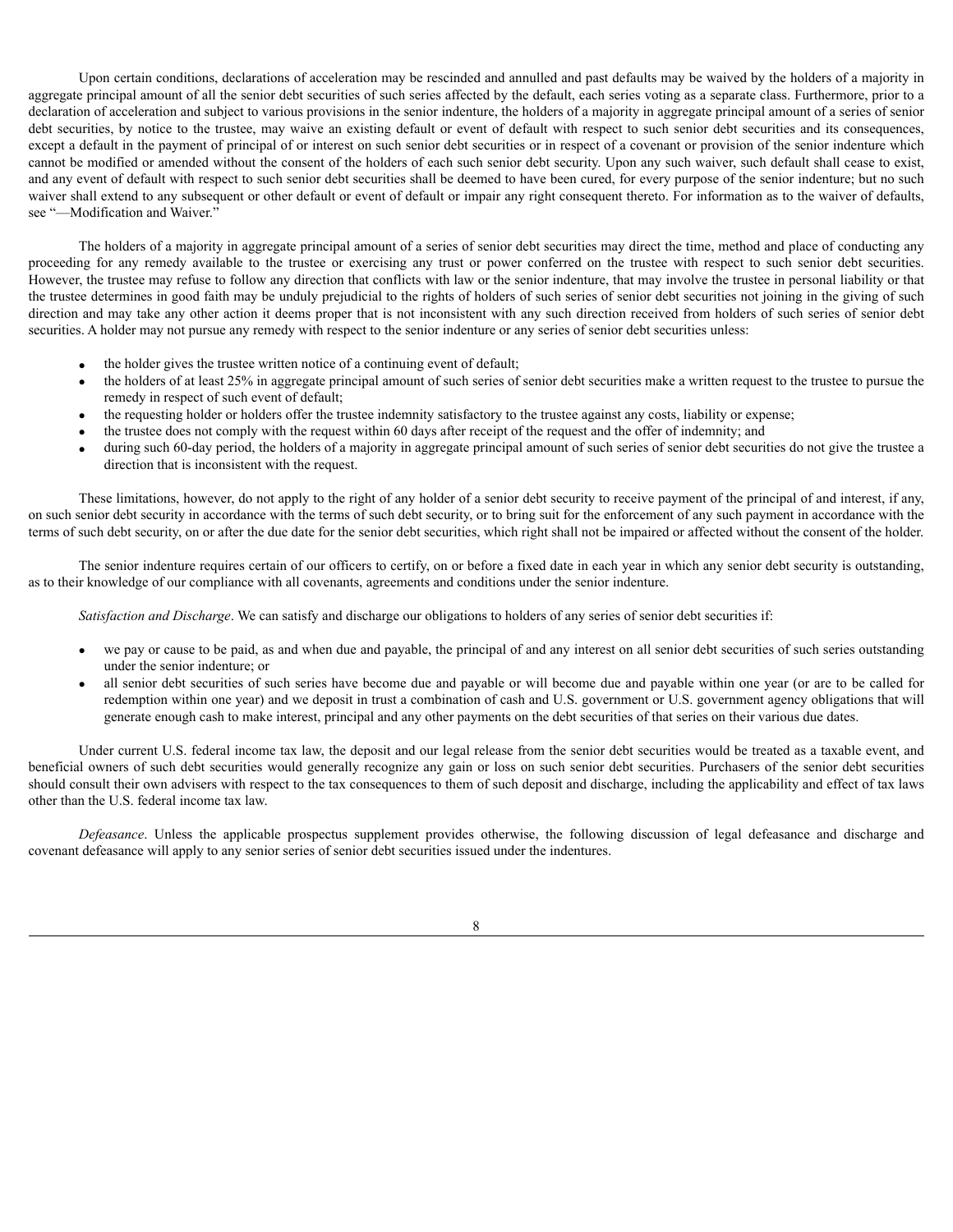*Legal Defeasance*. We can legally release ourselves from any payment or other obligations on the senior debt securities of any series (called "legal defeasance") if certain conditions are met, including the following:

- We deposit in trust for your benefit and the benefit of all other direct holders of the senior debt securities of the same series a combination of cash and U.S. government or U.S. government agency obligations that will generate enough cash to make interest, principal and any other payments on the senior debt securities of that series on their various due dates.
- There is a change in current U.S. federal income tax law or an IRS ruling that lets us make the above deposit without causing you to be taxed on the senior debt securities any differently than if we did not make the deposit and instead repaid the senior debt securities ourselves when due.
- We deliver to the trustee a legal opinion of our counsel confirming the tax law change or ruling described above.

If we ever did accomplish legal defeasance, as described above, you would have to rely solely on the trust deposit for repayment of the debt securities. You could not look to us for repayment in the event of any shortfall.

*Covenant Defeasance*. Without any change of current U.S. federal tax law, we can make the same type of deposit described above and be released from some of the covenants in the senior debt securities (called "covenant defeasance"). In that event, you would lose the protection of those covenants but would gain the protection of having money and securities set aside in trust to repay the senior debt securities. In order to achieve covenant defeasance, we must do the following (among other things):

- · We must deposit in trust for your benefit and the benefit of all other direct holders of the senior debt securities of the same series a combination of cash and U.S. government or U.S. government agency obligations that will generate enough cash to make interest, principal and any other payments on the senior debt securities of that series on their various due dates.
- We must deliver to the trustee a legal opinion of our counsel confirming that under current U.S. federal income tax law we may make the above deposit without causing you to be taxed on the senior debt securities any differently than if we did not make the deposit and instead repaid the senior debt securities ourselves when due.

If we accomplish covenant defeasance, you can still look to us for repayment of the senior debt securities if there were a shortfall in the trust deposit. In fact, if one of the events of default occurred (such as our bankruptcy) and the debt securities become immediately due and payable, there may be such a shortfall. Depending on the events causing the default, you may not be able to obtain payment of the shortfall.

*Modification and Waiver.* We and the trustee may amend or supplement the senior indenture or the senior debt securities without the consent of any holder:

- · to comply with the requirements of the SEC in order to effect or maintain the qualification of the indenture under the Trust Indenture Act of 1939, as amended, or the Trust Indenture Act;
- to convey, transfer, assign, mortgage or pledge any assets as security for the senior debt securities of one or more series;
- · to evidence the succession of a corporation, limited liability company, partnership or trust to us, and the assumption by such successor of our covenants, agreements and obligations under the senior indenture;
- to add to our covenants such new covenants, restrictions, conditions or provisions for the protection of the holders, and to make the occurrence, or the occurrence and continuance, of a default in any such additional covenants, restrictions, conditions or provisions an event of default;
- · to cure any ambiguity, defect or inconsistency in the senior indenture or in any supplemental indenture or to conform the senior indenture or the senior debt securities to the description of senior debt securities of such series set forth in this prospectus or any applicable prospectus supplement;
- · to provide for or add guarantors with respect to the senior debt securities of any series;
- · to establish the form or forms or terms of the senior debt securities as permitted by the senior indenture;
- · to evidence and provide for the acceptance of appointment under the senior indenture by a successor trustee, or to make such changes as shall be necessary to provide for or facilitate the administration of the trusts in the senior indenture by more than one trustee;
- to add to, delete from or revise the conditions, limitations and restrictions on the authorized amount, terms, purposes of issue, authentication and delivery of any series of senior debt securities;
- · to make any change to the senior debt securities of any series so long as no senior debt securities of such series are outstanding; or
- to make any change that does not adversely affect the rights of any holder in any material respect.

9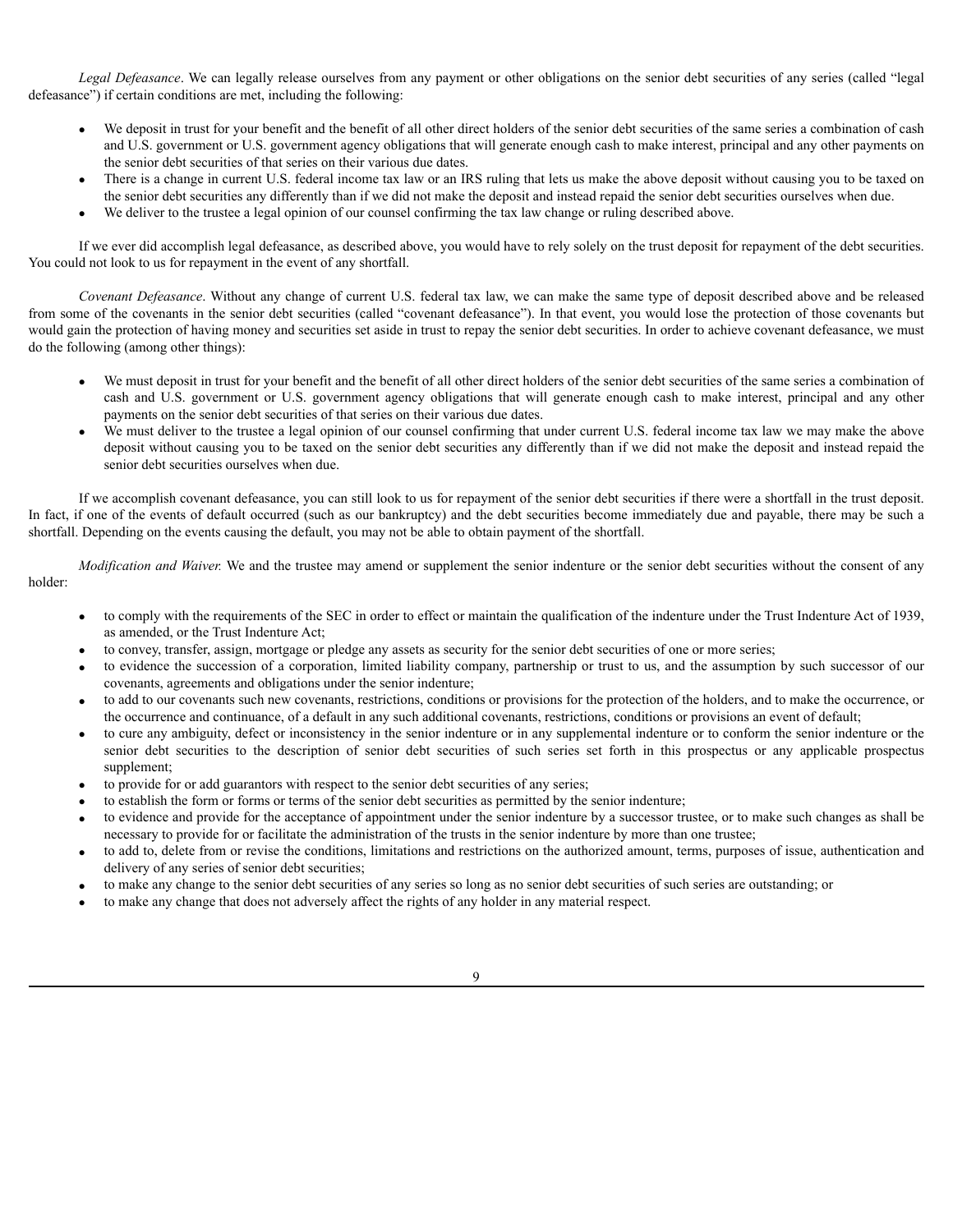Other amendments and modifications of the senior indenture or the senior debt securities issued may be made, and our compliance with any provision of the senior indenture with respect to any series of senior debt securities may be waived, with the consent of the holders of a majority of the aggregate principal amount of the outstanding senior debt securities of all series affected by the amendment or modification (voting together as a single class); provided, however, that each affected holder must consent to any modification, amendment or waiver that:

- extends the final maturity of any senior debt securities of such series;
- reduces the principal amount of any senior debt securities of such series;
- reduces the rate or extends the time of payment of interest on any senior debt securities of such series;
- reduces the amount payable upon the redemption of any senior debt securities of such series;
- · changes the currency of payment of principal of or interest on any senior debt securities of such series;
- reduces the principal amount of original issue discount securities payable upon acceleration of maturity or the amount provable in bankruptcy;
- waives a default in the payment of principal of or interest on the senior debt securities;
- · changes the provisions relating to the waiver of past defaults or changes or impairs the right of holders to receive payment or to institute suit for the enforcement of any payment or conversion of any senior debt securities of such series on or after the due date therefor;
- modifies any of the provisions of these restrictions on amendments and modifications, except to increase any required percentage or to provide that certain other provisions cannot be modified or waived without the consent of the holder of each senior debt security of such series affected by the modification; or
- reduces the above-stated percentage of outstanding senior debt securities of such series whose holders must consent to a supplemental indenture or to modify or amend or to waive certain provisions of or defaults under the senior indenture.

It shall not be necessary for the holders to approve the particular form of any proposed amendment, supplement or waiver, but it shall be sufficient if the holders' consent approves the substance thereof. After an amendment, supplement or waiver of the senior indenture in accordance with the provisions described in this section becomes effective, the trustee must give to the holders affected thereby certain notice briefly describing the amendment, supplement or waiver. Any failure by the trustee to give such notice, or any defect therein, shall not, however, in any way impair or affect the validity of any such amendment, supplemental indenture or waiver.

*No Personal Liability of Incorporators, Stockholders, Of icers, Directors.* The senior indenture provides that no recourse shall be had under any obligation, covenant or agreement of ours in the senior indenture or any supplemental indenture, or in any of the senior debt securities or because of the creation of any indebtedness represented thereby, against any of our incorporators, stockholders, officers or directors, past, present or future, or of any predecessor or successor entity thereof under any law, statute or constitutional provision or by the enforcement of any assessment or by any legal or equitable proceeding or otherwise. Each holder, by accepting the senior debt securities, waives and releases all such liability.

*Concerning the Trustee.* The senior indenture provides that, except during the continuance of an event of default, the trustee will not be liable except for the performance of such duties as are specifically set forth in the senior indenture. If an event of default has occurred and is continuing, the trustee will exercise such rights and powers vested in it under the senior indenture and will use the same degree of care and skill in its exercise as a prudent person would exercise under the circumstances in the conduct of such person's own affairs.

The senior indenture and the provisions of the Trust Indenture Act incorporated by reference therein contain limitations on the rights of the trustee thereunder, should it become a creditor of ours or any of our subsidiaries, to obtain payment of claims in certain cases or to realize on certain property received by it in respect of any such claims, as security or otherwise. The trustee is permitted to engage in other transactions, provided that if it acquires any conflicting interest (as defined in the Trust Indenture Act), it must eliminate such conflict or resign.

We may have normal banking relationships with the senior trustee in the ordinary course of business.

*Unclaimed Funds.* All funds deposited with the trustee or any paying agent for the payment of principal, premium, interest or additional amounts in respect of the senior debt securities that remain unclaimed for two years after the date upon which such principal, premium or interest became due and payable will be repaid to us. Thereafter, any right of any holder of senior debt securities to such funds shall be enforceable only against us, and the trustee and paying agents will have no liability therefor.

10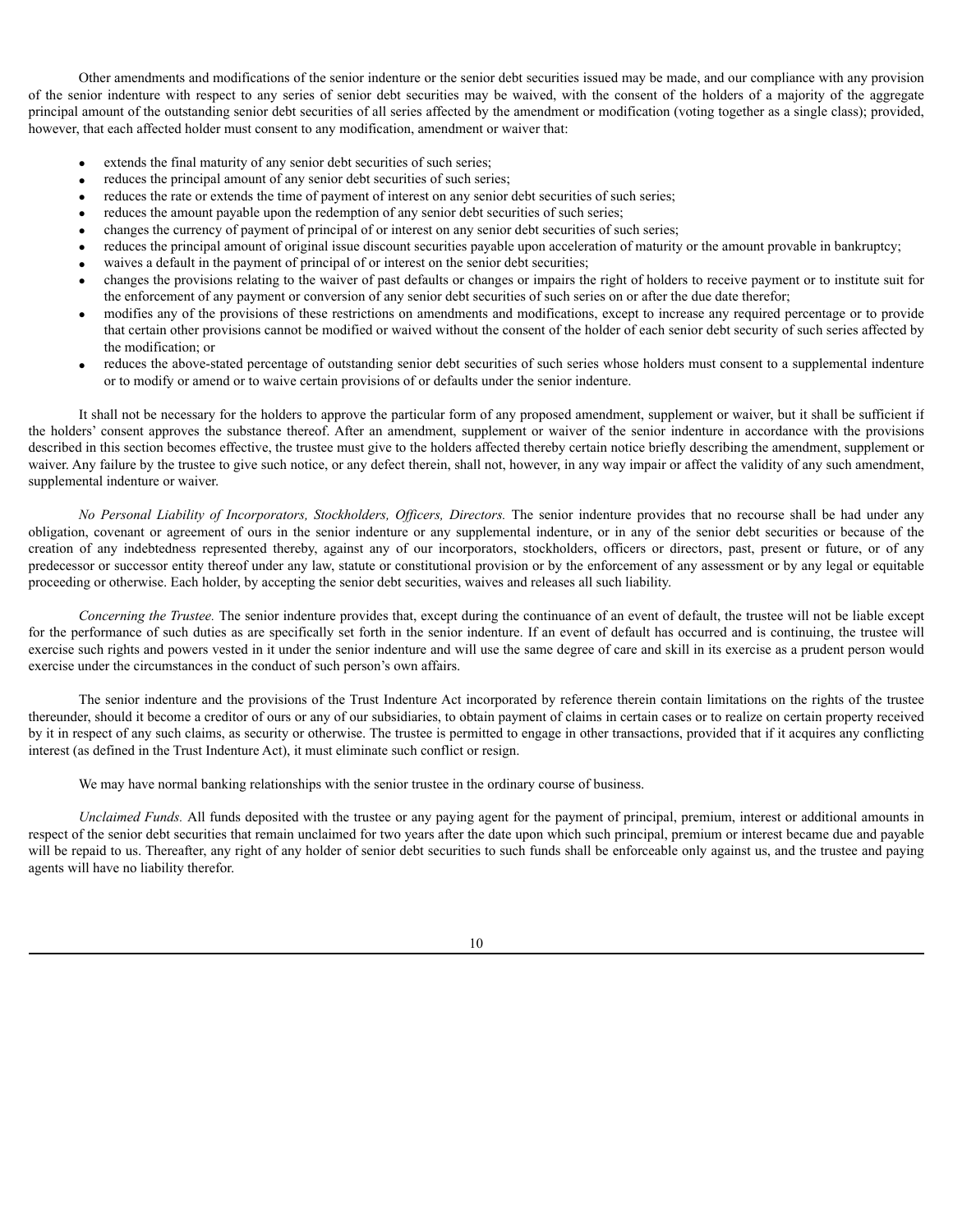*Governing Law.* The senior indenture and the senior debt securities will be governed by, and construed in accordance with, the internal laws of the State of New York.

## **Certain Terms of the Subordinated Debt Securities**

The following is a summary of the general terms of the subordinated debt securities we may issue under a subordinated indenture, except as otherwise described in a prospectus supplement.

Other than the terms of the subordinated indenture and subordinated debt securities relating to subordination or otherwise as described in the prospectus supplement relating to a particular series of subordinated debt securities, the terms of the subordinated indenture and subordinated debt securities are identical in all material respects to the terms of the senior indenture and senior debt securities.

Additional or different subordination terms may be specified in the prospectus supplement applicable to a particular series.

*Subordination.* The indebtedness evidenced by the subordinated debt securities is subordinate to the prior payment in full of all of our senior indebtedness, as defined in the subordinated indenture. During the continuance beyond any applicable grace period of any default in the payment of principal, premium, interest or any other payment due on any of our senior indebtedness, we may not make any payment of principal of or interest on the subordinated debt securities (except for certain sinking fund payments). In addition, upon any payment or distribution of our assets upon any dissolution, winding-up, liquidation or reorganization, the payment of the principal of and interest on the subordinated debt securities will be subordinated to the extent provided in the subordinated indenture in right of payment to the prior payment in full of all our senior indebtedness. Because of this subordination, if we dissolve or otherwise liquidate, holders of our subordinated debt securities may receive less, ratably, than holders of our senior indebtedness. The subordination provisions do not prevent the occurrence of an event of default under the subordinated indenture.

The term "senior indebtedness" of a person means with respect to such person the principal of, premium, if any, interest on, and any other payment due pursuant to any of the following, whether outstanding on the date of the subordinated indenture or incurred by that person in the future:

- all of the indebtedness of that person for money borrowed;
- · all of the indebtedness of that person evidenced by notes, debentures, bonds or other securities sold by that person for money;
- · all of the lease obligations that are capitalized on the books of that person in accordance with generally accepted accounting principles;
- · all indebtedness of others of the kinds described in the first two bullet points above and all lease obligations of others of the kind described in the third bullet point above that the person, in any manner, assumes or guarantees or that the person in effect guarantees through an agreement to purchase, whether that agreement is contingent or otherwise; and
- all renewals, extensions or refundings of indebtedness of the kinds described in the first, second or fourth bullet point above and all renewals or extensions of leases of the kinds described in the third or fourth bullet point above;

unless, in the case of any particular indebtedness, renewal, extension or refunding, the instrument creating or evidencing it or the assumption or guarantee relating to it expressly provides that such indebtedness, renewal, extension or refunding is not superior in right of payment to the subordinated debt securities. Our senior debt securities constitute senior indebtedness for purposes of the subordinated debt indenture.

## <span id="page-26-0"></span>**Description of Warrants**

We may issue warrants for the purchase of shares of common stock, debt securities, and/or units from time to time. We may issue warrants independently or together with common stock and/or debt securities, and the warrants may be attached to or separate from those securities. If we issue warrants, they will be evidenced by warrant agreements or warrant certificates issued under one or more warrant agreements, which will be contracts between us and the holders of the warrants or an agent for the holders of the warrants. We encourage you to read the prospectus supplement that relates to any warrants we may offer, as well as the complete warrant agreement or warrant certificate that contain the terms of the warrants. If we issue warrants, the forms of warrant agreements and warrant certificates, as applicable, relating to the warrants will be filed as exhibits to the registration statement that includes this prospectus, or as an exhibit to a filing with the SEC that is incorporated by reference into this prospectus.

### <span id="page-26-1"></span>**Description of Units**

We may issue units comprised of one or more of the other securities described in this prospectus in any combination from time to time. Each unit will be issued so that the holder of the unit is also the holder of each security included in the unit. Thus, the holder of a unit will have the rights and obligations of a holder of each included security. If we issue units, they will be evidenced by unit agreements or unit certificates issued under one or more unit agreements, which will be contracts between us and the holders of the units or an agent for the holders of the units. The unit agreement under which a unit is issued may provide that the securities included in the unit may not be held or transferred separately, at any time or at any time before a specified date. We encourage you to read the prospectus supplement that relates to any units we may offer, as well as the complete unit agreement or unit certificate that contain the terms of the units. If we issue units, the forms of unit agreements and unit certificates, as applicable, relating to the units will be filed as exhibits to the registration statement that includes this prospectus, or as an exhibit to a filing with the SEC that is incorporated by reference into this prospectus.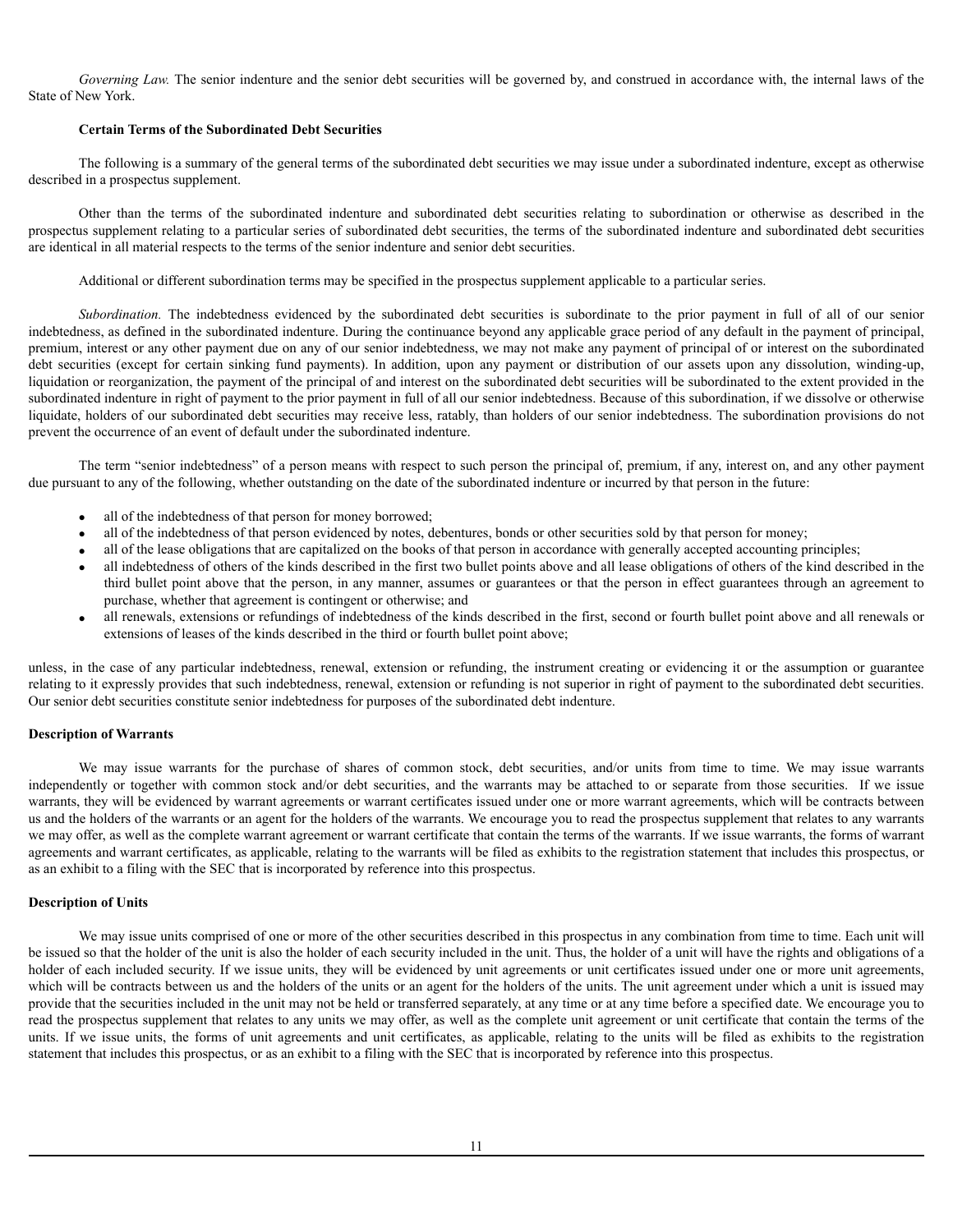## <span id="page-27-0"></span>**PLAN OF DISTRIBUTION**

We may sell our securities from time to time in any manner permitted by the Securities Act of 1933, as amended, or the Securities Act, including any one or more of the following ways:

- through agents;
- to or through underwriters;
- to or through broker-dealers (acting as agent or principal);
- in "at the market" offerings, within the meaning of Rule  $415(a)(4)$  of the Securities Act, to or through a market maker or into an existing trading market, on an exchange or otherwise; and/or
- · directly to purchasers, through a specific bidding or auction process or otherwise.

The securities may be sold at a fixed price or prices, which may be changed, at market prices prevailing at the time of sale, at prices relating to the prevailing market prices or at negotiated prices.

Offers to purchase offered securities may be solicited by agents designated by us from time to time. Any agent involved in the offer or sale of the offered securities in respect of which this prospectus is delivered will be named, and any commissions payable by us will be set forth, in the applicable prospectus supplement. Unless otherwise set forth in the applicable prospectus supplement, any agent will be acting on a reasonable best efforts basis for the period of its appointment. Any agent may be deemed to be an underwriter, as that term is defined in the Securities Act, of the offered securities so offered and sold.

We will set forth in a prospectus supplement the terms of the offering of our securities, including:

- the name or names of any agents, underwriters or dealers;
- · the purchase price of our securities being offered and the proceeds we will receive from the sale;
- any over-allotment options under which underwriters may purchase additional securities from us;
- any agency fees or underwriting discounts and commissions and other items constituting agents' or underwriters' compensation;
- the public offering price;
- any discounts or concessions allowed or reallowed or paid to dealers; and
- any securities exchanges on which such securities may be listed.

If offered securities are sold to the public by means of an underwritten offering, either through underwriting syndicates represented by managing underwriters or directly by the managing underwriters, we will execute an underwriting agreement with an underwriter or underwriters, and the names of the specific managing underwriter or underwriters, as well as any other underwriters, will be set forth in the applicable prospectus supplement. In addition, the terms of the transaction, including commissions, discounts and any other compensation of the underwriters and dealers, if any, will be set forth in the applicable prospectus supplement, which prospectus supplement will be used by the underwriters to make resales of the offered securities. If underwriters are utilized in the sale of the offered securities, the offered securities will be acquired by the underwriters for their own account and may be resold from time to time in one or more transactions, including:

- · transactions on The NASDAQ Capital Market or any other organized market where the securities may be traded;
- in the over-the-counter market;
- in negotiated transactions; or
- under delayed delivery contracts or other contractual commitments.

We may grant to the underwriters options to purchase additional offered securities to cover over-allotments, if any, at the public offering price with additional underwriting discounts or commissions, as may be set forth in the applicable prospectus supplement. If we grant any over-allotment option, the terms of the over-allotment option will be set forth in the applicable prospectus supplement.

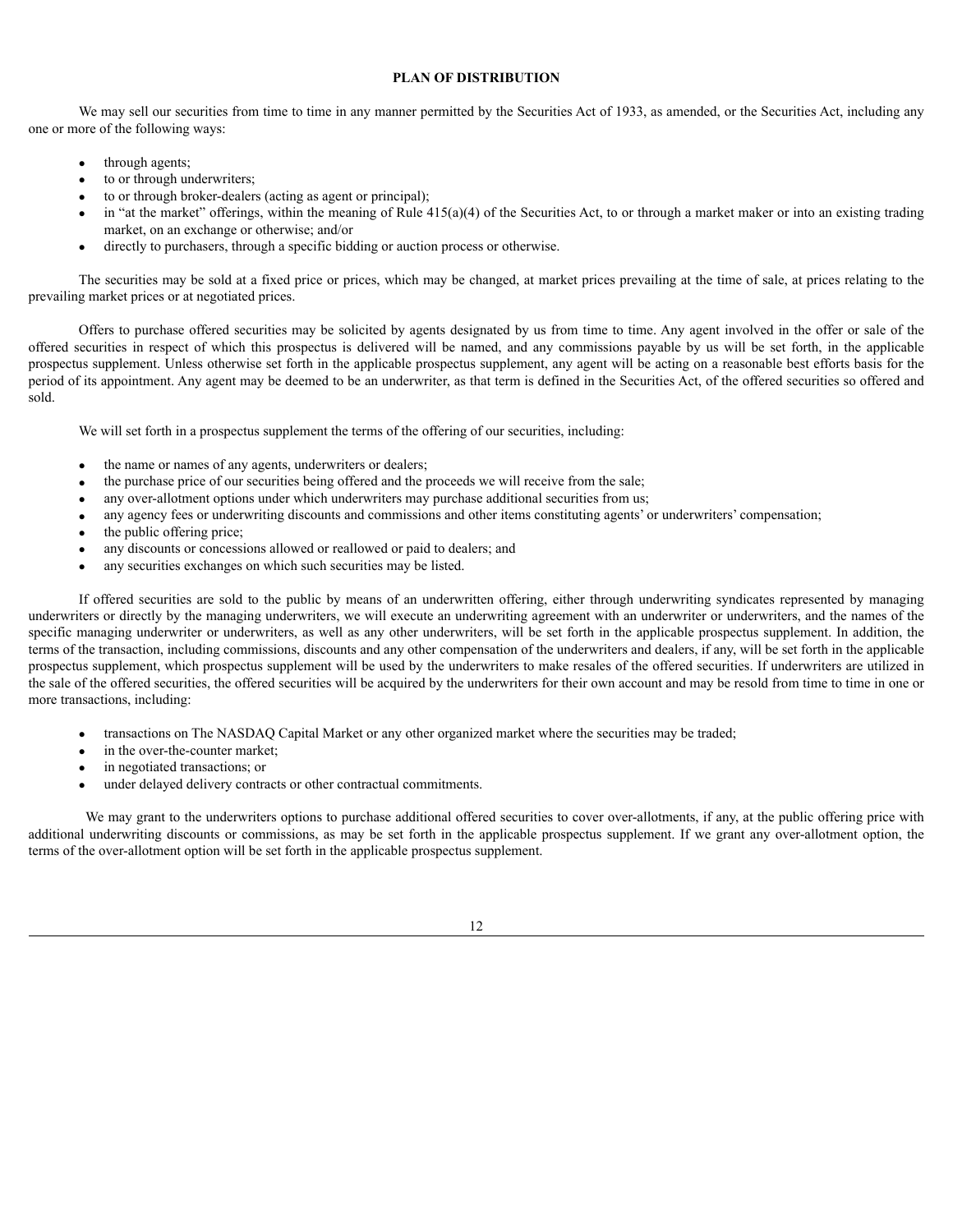We may authorize agents or underwriters to solicit offers by certain types of institutional investors to purchase securities from us at the public offering price set forth in the prospectus supplement pursuant to delayed delivery contracts providing for payment and delivery on a specified date in the future. We will describe the conditions to these contracts and the commissions we must pay for solicitation of these contracts in the prospectus supplement.

We may indemnify agents, underwriters and dealers against specified liabilities, including liabilities incurred under the Securities Act, or to contribution by us to payments they may be required to make in respect of such liabilities. Agents, underwriters or dealers, or their respective affiliates, may be customers of, engage in transactions with or perform services for us or our respective affiliates, in the ordinary course of business.

Unless otherwise specified in the applicable prospectus supplement, each class or series of securities will be a new issue with no established trading market, other than our common stock, which is traded on The NASDAQ Capital Market. We may elect to list any other class or series of securities on any exchange and, in the case of our common stock, on any additional exchange. However, unless otherwise specified in the applicable prospectus supplement, we will not be obligated to do so. It is possible that one or more underwriters may make a market in a class or series of securities, but the underwriters will not be obligated to do so and may discontinue any market making at any time without notice. We cannot give any assurance as to the liquidity of the trading market for any of the offered securities.

Any underwriter may engage in over-allotment, stabilizing transactions, short-covering transactions and penalty bids in accordance with Regulation M under the Securities Exchange Act of 1934, as amended. Over-allotment involves sales in excess of the offering size, which create a short position. Stabilizing transactions permit bids to purchase the underlying security so long as the stabilizing bids do not exceed a specified maximum price. Syndicatecovering or other short-covering transactions involve purchases of the securities, either through exercise of the over-allotment option or in the open market after the distribution is completed, to cover short positions. Penalty bids permit the underwriters to reclaim a selling concession from a dealer when the securities originally sold by the dealer are purchased in a stabilizing or covering transaction to cover short positions. Those activities may cause the price of the securities to be higher than it would otherwise be. If commenced, the underwriters may discontinue any of the activities at any time.

To comply with the securities laws of certain states, if applicable, the securities offered by this prospectus will be offered and sold in those states only through registered or licensed brokers or dealers.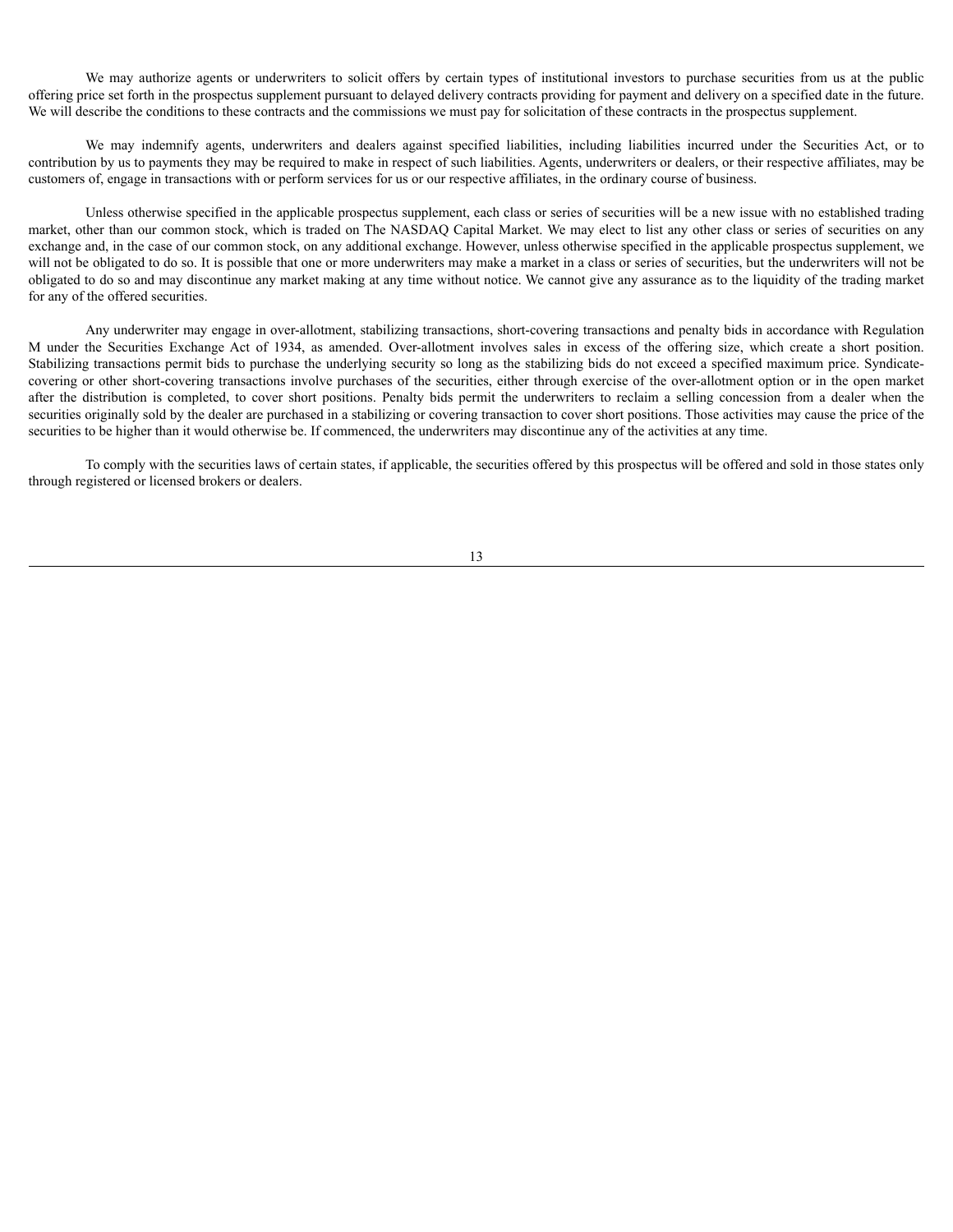### <span id="page-29-0"></span>**LEGAL MATTERS**

The validity of the issuance of the securities offered by this prospectus has been passed upon for us by Greenberg Traurig, LLP, Irvine, California.

# <span id="page-29-1"></span>**EXPERTS**

The financial statements as of December 31, 2021 and 2020 and for the two years in the period ended December 31, 2021 incorporated by reference in this Prospectus have been so incorporated in reliance on the report of Marcum LLP, an independent registered public accounting firm, given on the authority of said firm as experts in auditing and accounting.

### <span id="page-29-2"></span>**WHERE YOU CAN FIND MORE INFORMATION**

We file annual, quarterly and current reports and other information with the SEC. You may read and copy any document we file at the SEC's Public Reference Room located at 100 F Street, N.E., Washington, D.C. 20549. You may obtain information on the operation of the public reference room by calling the SEC at 1-800-SEC-0330. Our filings with the SEC also are available from the SEC's internet site at http://www.sec.gov, which contains reports, proxy and information statements, and other information regarding issuers that file electronically.

This prospectus is part of a registration statement that we filed with the SEC. As permitted by SEC rules, this prospectus and any accompanying prospectus supplement that we may file, which form a part of the registration statement, do not contain all of the information that is included in the registration statement. The registration statement contains more information regarding us and our securities, including certain exhibits. You can obtain a copy of the registration statement from the SEC at the address listed above or from the SEC's website.

### <span id="page-29-3"></span>**INCORPORATION OF CERTAIN DOCUMENTS BY REFERENCE**

The SEC permits us to "incorporate by reference" the information and reports we file with it. This means that we can disclose important information to you by referring to another document. The information that we incorporate by reference is considered to be part of this prospectus, and later information that we file with the SEC automatically updates and supersedes this information. We incorporate by reference the documents listed below, except to the extent information in those documents is different from the information contained in this prospectus, and all future documents filed with the SEC under Sections 13(a), 13(c), 14, or 15(d) of the Exchange Act (other than the portions thereof deemed to be furnished to the SEC pursuant to Item 9 or Item 12) until we terminate the offering of these securities:

- Our Annual Report on Form [10-K](https://content.edgar-online.com/ExternalLink/EDGAR/0001683168-22-001031.html?hash=9fc348c59ef51c5cb998b712e507995e344b6539905ab1b0be725ec687ad4310&dest=atomera_i10k-123121_htm) for the fiscal year ended December 31, 2021, which was filed on February 15, 2022;
- · Our Current Reports on Form 8-K, which were filed on [January](https://content.edgar-online.com/ExternalLink/EDGAR/0001683168-22-000137.html?hash=9a6a4602a2b75c4ee730435280477eb4e7d575ef311f24224ffcbab743ccc3ec&dest=atomera_8k_htm) 6, 2022 and [February](https://content.edgar-online.com/ExternalLink/EDGAR/0001683168-22-001030.html?hash=03c94a9a508c92c1134fafd0027b6ad1cc9ca25feef821740e00fd9f0f83e02a&dest=atomera_8k_htm) 15, 2022;
- The description of our common stock in our Form [8-A12B](https://content.edgar-online.com/ExternalLink/EDGAR/0001615774-16-006533.html?hash=98ad62ed09926ab2868b924cc42f0a31b78b945dc99ac009573c3e4bf6767ae1&dest=s103795_8a12b_htm), which was filed on August 2, 2016, and any amendments or reports filed for the purpose of updating this description; and
- All documents we file with the SEC under Sections 13(a), 13(c), 14 and 15(d) of the Exchange Act after the date of this prospectus and prior to the termination of this offering made by way of this prospectus.

To the extent that any statement in this prospectus is inconsistent with any statement that is incorporated by reference and that was made on or before the date of this prospectus, the statement in this prospectus shall supersede such incorporated statement. The incorporated statement shall not be deemed, except as modified or superseded, to constitute a part of this prospectus or the registration statement. Statements contained in this prospectus as to the contents of any contract or other document are not necessarily complete and, in each instance, we refer you to the copy of each contract or document filed as an exhibit to our various filings made with the SEC.

You may request a copy of these filings, at no cost, by writing or telephoning us at the following address or telephone number:

Atomera Incorporated Attn: Investor Relations 750 University Avenue, Suite 280 Los Gatos, California 95032 (408) 442-5248